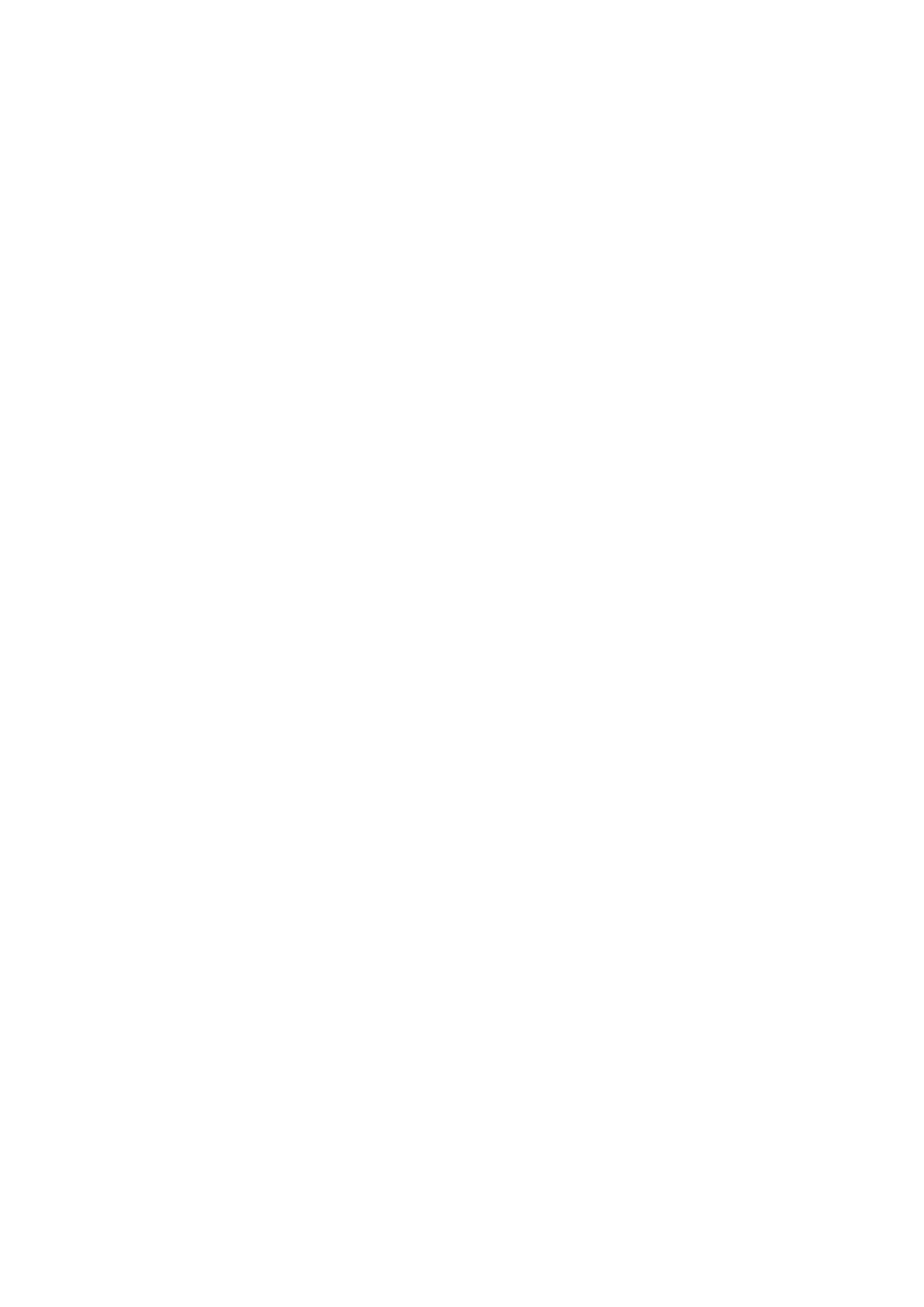## **Contents**

| 1. |                                                                            |                                                                             |  |
|----|----------------------------------------------------------------------------|-----------------------------------------------------------------------------|--|
|    | 1.1                                                                        |                                                                             |  |
|    | 1.2                                                                        |                                                                             |  |
|    | 1.3                                                                        |                                                                             |  |
|    |                                                                            |                                                                             |  |
|    |                                                                            | 1.3.2 Financial intermediaries allowed to provide payment services 354      |  |
|    |                                                                            |                                                                             |  |
| 2. |                                                                            |                                                                             |  |
|    | 2.1                                                                        |                                                                             |  |
|    | 2.2                                                                        |                                                                             |  |
|    |                                                                            |                                                                             |  |
| 3. |                                                                            |                                                                             |  |
|    | 3.1                                                                        |                                                                             |  |
|    | 3.2                                                                        |                                                                             |  |
|    |                                                                            |                                                                             |  |
|    | 3.3                                                                        |                                                                             |  |
|    |                                                                            |                                                                             |  |
|    |                                                                            |                                                                             |  |
|    |                                                                            |                                                                             |  |
|    |                                                                            |                                                                             |  |
|    |                                                                            |                                                                             |  |
| 4. | Systems for post-trade processing, clearing and securities settlement  369 |                                                                             |  |
|    | 4.1                                                                        |                                                                             |  |
|    | 4.2                                                                        | Post-trade processing systems - stock exchange trading and settlement       |  |
|    |                                                                            |                                                                             |  |
|    | 4.3                                                                        | Securities settlement systems - government securities settlement system 371 |  |
|    | 4.4                                                                        |                                                                             |  |
|    | 4.5                                                                        |                                                                             |  |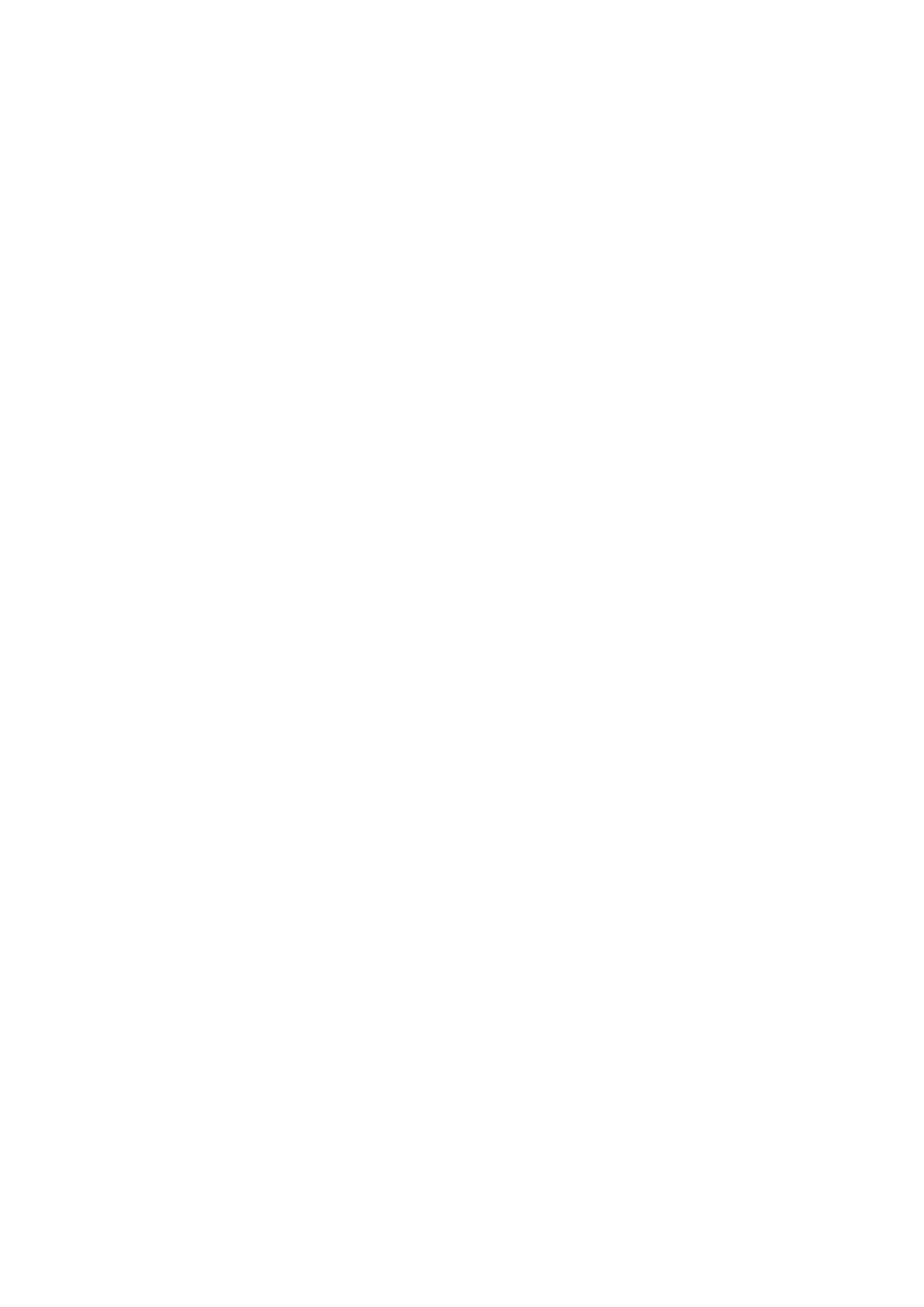## **List of abbreviations**

| <b>BTD</b>     | Banking Technology Department – the SAMA department that is<br>responsible for the development and operation of a number of<br>payment systems in Saudi Arabia. |
|----------------|-----------------------------------------------------------------------------------------------------------------------------------------------------------------|
| <b>CMA</b>     | Capital Market Authority – the regulator of all capital markets<br>activities in Saudi Arabia.                                                                  |
| GCC            | Gulf Cooperation Council, which consists of six countries: Bahrain,<br>Kuwait, Oman, Qatar, Saudi Arabia and the United Arab Emirates<br>$(UAE)$ .              |
| <b>IPSS</b>    | Integrated Payment Systems Strategy.                                                                                                                            |
| Prepaid card   | A card on which value is stored or which is linked to an account into<br>which funds have been paid in advance.                                                 |
| <b>SADAD</b>   | The electronic bill presentment and payment system of Saudi Arabia.                                                                                             |
| <b>SAMA</b>    | Saudi Arabian Monetary Agency – the central bank of Saudi Arabia.                                                                                               |
| <b>SAR</b>     | Saudi Arabian riyal – the national currency of Saudi Arabia.                                                                                                    |
| <b>SARIE</b>   | Saudi Arabian Riyal Interbank Express - the RTGS payment system<br>of Saudi Arabia.                                                                             |
| <b>SIMAH</b>   | Saudi credit bureau.                                                                                                                                            |
| <b>SPAN</b>    | Saudi Payments Network is the routing switch for cross-bank ATM<br>transactions and all POS transactions in Saudi Arabia.                                       |
| Sukuk          | The Islamic equivalent of bonds. Sukuk certificates are structured to<br>comply with Islamic law and its investment principles.                                 |
| <b>TADAWUL</b> | The stock exchange system of Saudi Arabia.                                                                                                                      |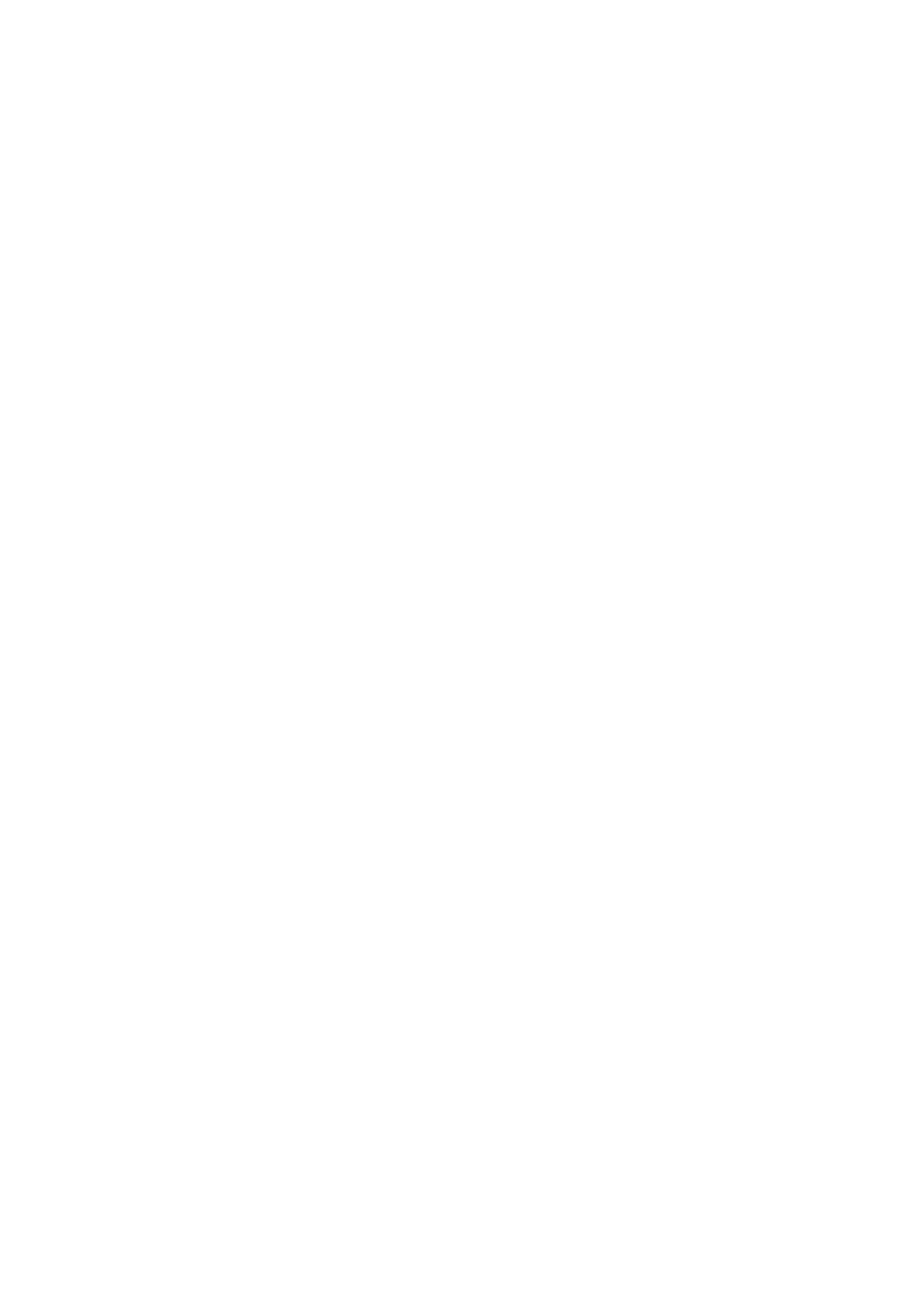## **Introduction**

With the cooperation and support of the commercial banks, the Saudi Arabian Monetary Agency (SAMA) leads the development and day-to-day management of a modern payments infrastructure to support the country's economic development. The major elements of the Saudi payments infrastructure are the RTGS, ATM, EFTPOS and cheque clearing systems as well as an electronic bill presentment and payment system.

Launched in 1997, the Saudi Arabian Riyal Interbank Express (SARIE) system is the RTGS system that underpins the Saudi payments environment. It eliminates interbank settlement risk for all SARIE payments while supporting a wide range of electronic banking products and services. It also provides settlement functions for all other payment systems operating in Saudi Arabia and for the cash legs of equity and bond transactions traded on the TADAWUL stock exchange.

The Saudi Payments Network (SPAN) system handles all cross-bank ATM transactions and all POS transactions. The volume and value of transactions processed over SPAN has grown substantially since its implementation (for ATMs in 1990 and POS in 1993). The expected growth in the use of POS and prepaid cards means that there will be a heavy reliance on SPAN as a robust and central part of the Saudi payment system.

Cheque clearings play a vital role in Saudi payments. While the total value of transactions processed in the 10 SAMA clearing houses fell markedly after the implementation of SARIE, cheque usage in Saudi Arabia is still significant and is likely to continue to play a major role in the Saudi payments landscape over the medium to long term.

The SADAD electronic bill presentment and payment system, developed in 2004, provides a comprehensive and efficient service for the payment of one-off and recurring bills. The number and value of bills paid through SADAD continue to grow. It provides a very important facility for the collection of a variety of both public and private sector bill payments. It is rapidly becoming a vital component of the Saudi payments environment.

Cash payments continue to play a significant role in retail transactions. However, the role of cash payments is expected to diminish substantially in the short to medium term with the introduction of prepaid cards and other planned initiatives.

A number of projects are currently under way to further enhance the national payment infrastructure. An outline of these projects is provided in Section 3.

## **1. Institutional aspects**

#### **1.1 The general institutional framework**

The Saudi Arabian Monetary Agency was established by a Royal Decree issued on 4 October 1952 with the objectives of issuing and strengthening the Saudi currency and stabilising its internal and external value, and conducting the banking business of the government. The Capital Market Authority (CMA) was established in 2003 to regulate capital market activity in Saudi Arabia.

The following laws in Saudi Arabia are relevant to payment and settlement systems.

Royal Decree (1957)

This extended SAMA's objectives to regulating exchange dealers and managing the country's official foreign exchange reserves.

Currency Law (1959)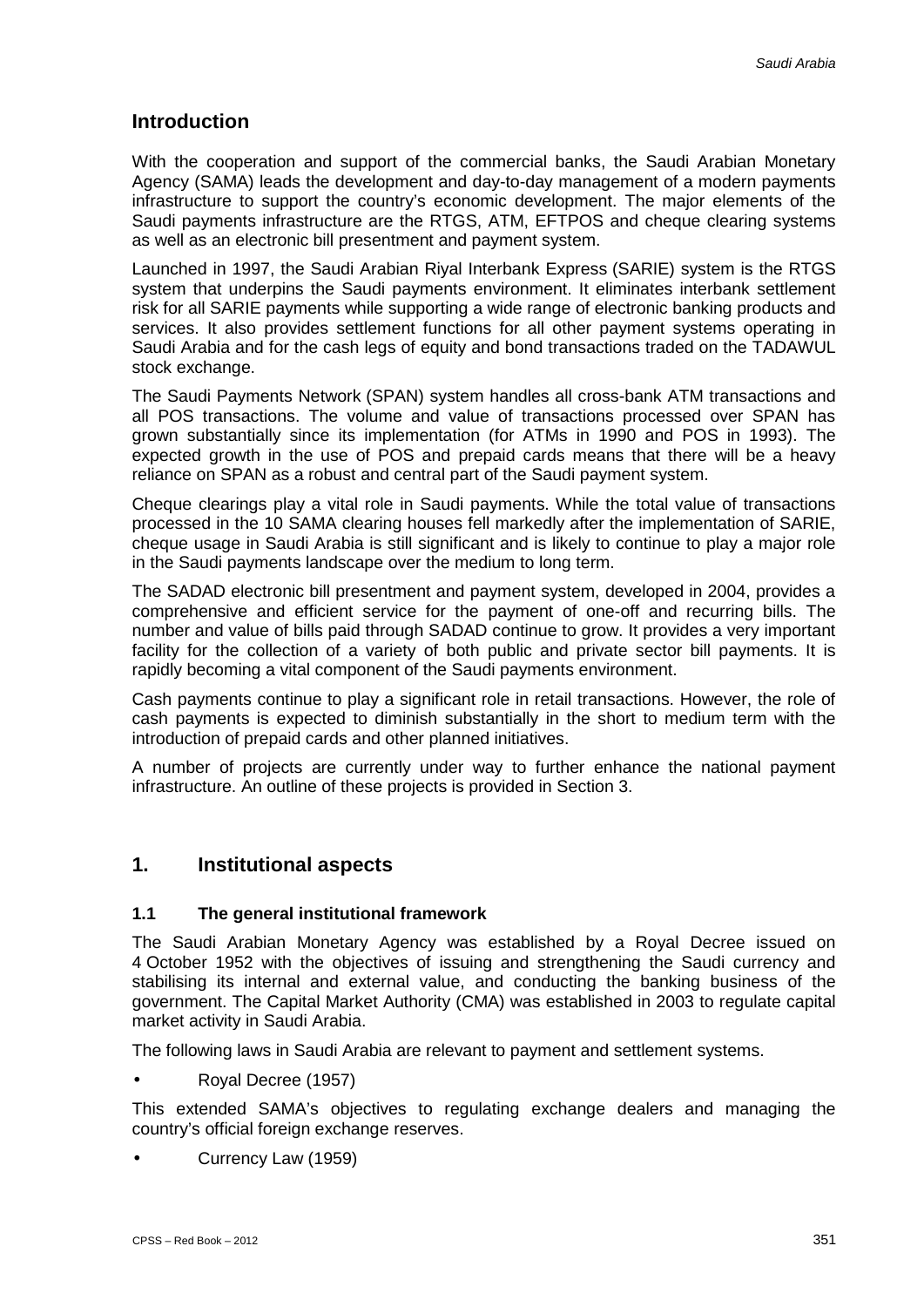This conferred on SAMA the sole privilege of issuing the currency of Saudi Arabia as determined by the Council of Ministers and made it mandatory for SAMA to maintain full cover in gold and convertible foreign currencies for currency issued.

Anti-Forgery Law (1960)

This law makes it a criminal offence for anyone to counterfeit currencies, financial papers, financial instruments or banking documents. As transactions related to payment cards, share trading, ATMs, EFTPOS etc give rise to banking documents, they are subject to the provisions of this law. Violations are punishable by financial penalties and prison terms.

Negotiable Instruments Regulations (1963)

This law covers the legal treatment of various payment instruments such as bills of exchange, cheques and drafts.

Banking Control Law (1966)

SAMA was given broad powers to regulate and supervise Saudi banks and to safeguard the banking system. This law defines the banking business, confers licensing powers, determines capital adequacy, prescribes reserve requirements, grants authority to formulate credit policy and deals with the usual banking supervisory issues. These include conferment of enabling powers to issue rules and guidelines to banks and to lay down conditions for certain actions and transactions. Consequently, the Agency can issue rules and guidelines for any new type of banking transaction or product, including payment cards, ATMs and EFTPOS.

Anti-Money Laundering Law (2008)

This law provides a statutory basis for criminalising money laundering and the financing of terrorism.

Electronic Transactions Law (2007)

This law aims at controlling, regulating and providing a legal framework for electronic transactions and signatures.

Capital Market Law (2003)

The Capital Market Law provides for the establishment of a depository centre that is solely authorised to execute transactions connected with the deposit, transfer, settlement, clearing and registration of ownership of all securities traded on the stock exchange.

#### **1.2 The role of the central bank**

SAMA performs a number of important functions. Among other tasks, the Agency:

- issues the national currency, the Saudi riyal;
- acts as a banker to the government;
- supervises commercial banks;
- manages the Kingdom's foreign exchange reserves;
- conducts monetary policy for promoting price and exchange rate stability; and
- promotes the growth and ensures the soundness of the financial system.

In addition, SAMA actively promotes cooperation among financial market participants and acts as a banking ombudsman. SAMA also provides training facilities to the banking community through its Institute of Banking.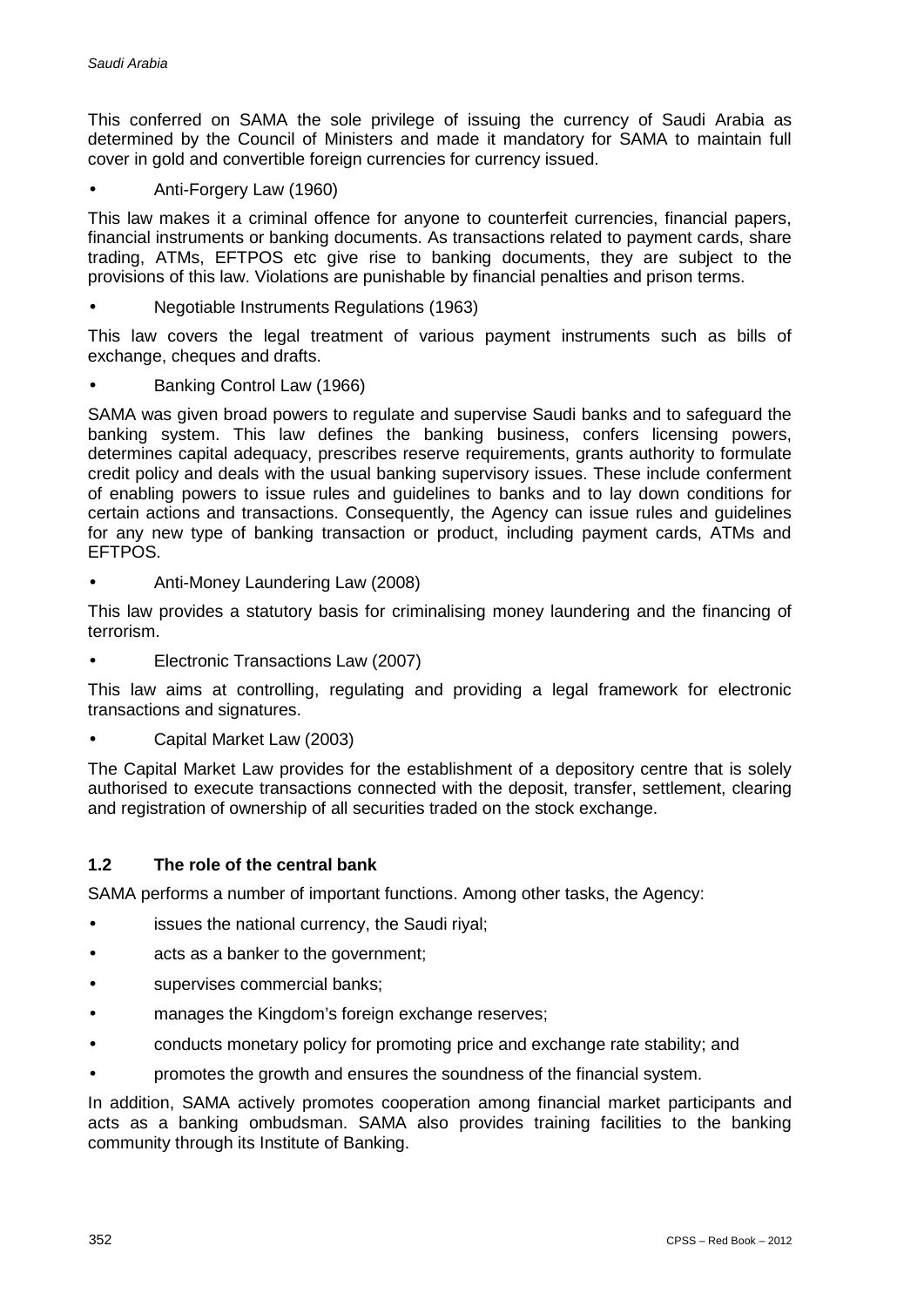SAMA provides non-cash payment services by permitting the banks to maintain current accounts with it through which interbank settlements take place with finality. Transactions in treasury bills, government bonds and repos, and purchases and sales of foreign exchange by the banks also pass through these accounts.

SAMA's role in payment systems has evolved from its broad mandate to maintain the safety and soundness of the Saudi banking and monetary system and to strengthen its credibility. It is by judicious exercise of its regulatory powers that SAMA has led the development of payment systems in the country with the full participation of the banks.

SAMA's leading role in the payment, clearing and settlement systems has been essential to ensure effective execution of a rational and consistent national strategy for payment systems. This approach is based upon a conviction that significant financial benefits will accrue to all financial market participants from a collaborative rather than a competitive approach to the development of a common payment infrastructure.

To implement this payment strategy, SAMA has established a Banking Technology Department (BTD) under the aegis of the Directorate of Banking Control. BTD is responsible for the development, enhancement and day-to-day operation of the payment, clearing and settlement systems in Saudi Arabia and for enlisting the cooperation and participation of the local banks.

SAMA operates a network of 10 regional branches to meet the government's needs to collect and distribute funds and to meet the requirements of local commercial banks for currency and remittances. The regional cheque clearing houses are also operated at each of these branches.

The banked population, meaning the share of the population with bank accounts, has increased significantly over recent years, primarily due to a SAMA initiative to have the entire government payroll paid into bank accounts using the SARIE system. In promoting efficient and convenient means of payment, SAMA is explicitly encouraging the spread of the banking habit in support of Saudi Arabia's social and economic development.

## **1.3 The role of other private and public sector bodies**

#### *1.3.1 The role of the Capital Market Authority (CMA)*

The CMA was established by Royal Decree in 2003 to regulate all capital market activity in Saudi Arabia. The CMA's functions are to regulate and develop the Saudi capital market by issuing required rules and regulations for implementing the provisions of the Capital Market Law. The objectives are to create an appropriate investment environment, boost confidence, reinforce the transparency and disclosure standards of all listed companies, and to protect investors and dealers from illegal acts in the market.

The CMA is mandated to:

- regulate and develop the capital market and promote appropriate standards and techniques for all sections and entities involved in securities trade operations;
- protect investors and the public from unfair and unsound practices involving fraud, deceit, cheating, manipulation and insider trading;
- maintain fairness, efficiency and transparency in securities transactions;
- develop appropriate measures to reduce risks pertaining to securities transactions;
- develop, regulate and monitor the issuance of securities and under-trading transactions;
- regulate and monitor the activities of entities working under the CMA; and
- regulate and monitor full disclosure of information related to securities and issuers.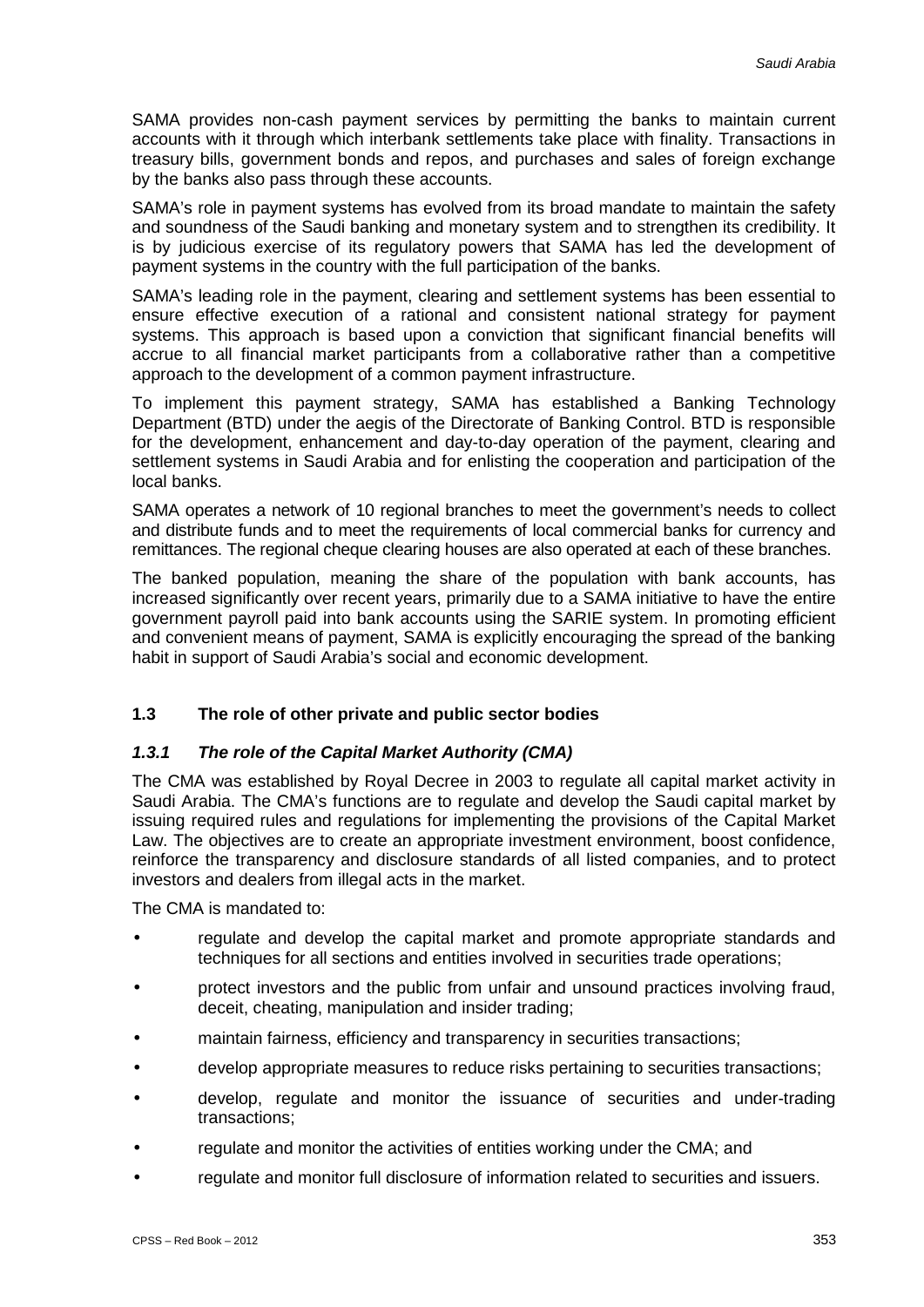The Saudi Capital Market Law provides for the establishment of the Saudi Stock Exchange as a joint stock company that operates as the only authorised entity for the trading of securities in Saudi Arabia. The exchange operations are currently conducted through TADAWUL, the stock exchange, which is tasked with continuously developing a fully fledged securities market that provides a comprehensive and diverse range of internationally competitive financial services.

#### *1.3.2 Financial intermediaries allowed to provide payment services*

There are currently 23 commercial banks in Saudi Arabia with 1,519 branches. Ten of these banks are Saudi banks, the other 13 being branches or offices of foreign banks located in Saudi Arabia. All banks fully participate in the various payment and settlement systems that are currently operational in Saudi Arabia. All banks in Saudi Arabia are members of SWIFT for the purpose of sending and receiving international payment messages.

#### *1.3.3 Other entities*

There are 25 moneychangers in Saudi Arabia. These are special purpose financial institutions that are permitted by law to change foreign currencies into local currency and vice versa and to provide limited funds transfer services. The moneychanger institutions have traditionally provided exchange and other elementary banking services mainly to foreign pilgrims to Saudi Arabia's holy places. The moneychangers perform no primary banking functions and are not permitted to participate directly in the payment and settlement systems. They can, however, access such services through a commercial bank.

Other financial institutions include special purpose government credit agencies, insurance companies, specialised investment companies, leasing companies and finance companies. Certain international credit card companies such as MasterCard, Visa and American Express use Saudi banks to offer their products and services to customers in Saudi Arabia. These institutions use the Saudi payment and clearing systems as customers of the local banks.

## **2. Payment media used by non-banks**

#### **2.1 Cash payments**

The currency of Saudi Arabia is the Saudi riyal (SAR). SAMA issues bank notes in denominations of SAR 1, 5, 10, 20, 50, 100, 200 and 500 as well as coins in denominations of 1, 5, 10, 20, 25, 50 halalas and SAR 1. The value of banknotes and coin in circulation at the end of 2009 amounted to SAR 99 billion.

Banknotes and coins are distributed through the 10 SAMA branches to the branches of the commercial banks in their respective districts. Besides meeting the cash requirements of commercial banks, SAMA branches pay out and receive cash on behalf of various government agencies.

#### **2.2 Non-cash payments**

#### *2.2.1 Non-cash payment instruments*

#### *2.2.1.1 Credit transfers*

The SARIE system, which commenced operation in 1997, is a fully integrated RTGS system that permits all Saudi banks to make immediate interbank payments over accounts held at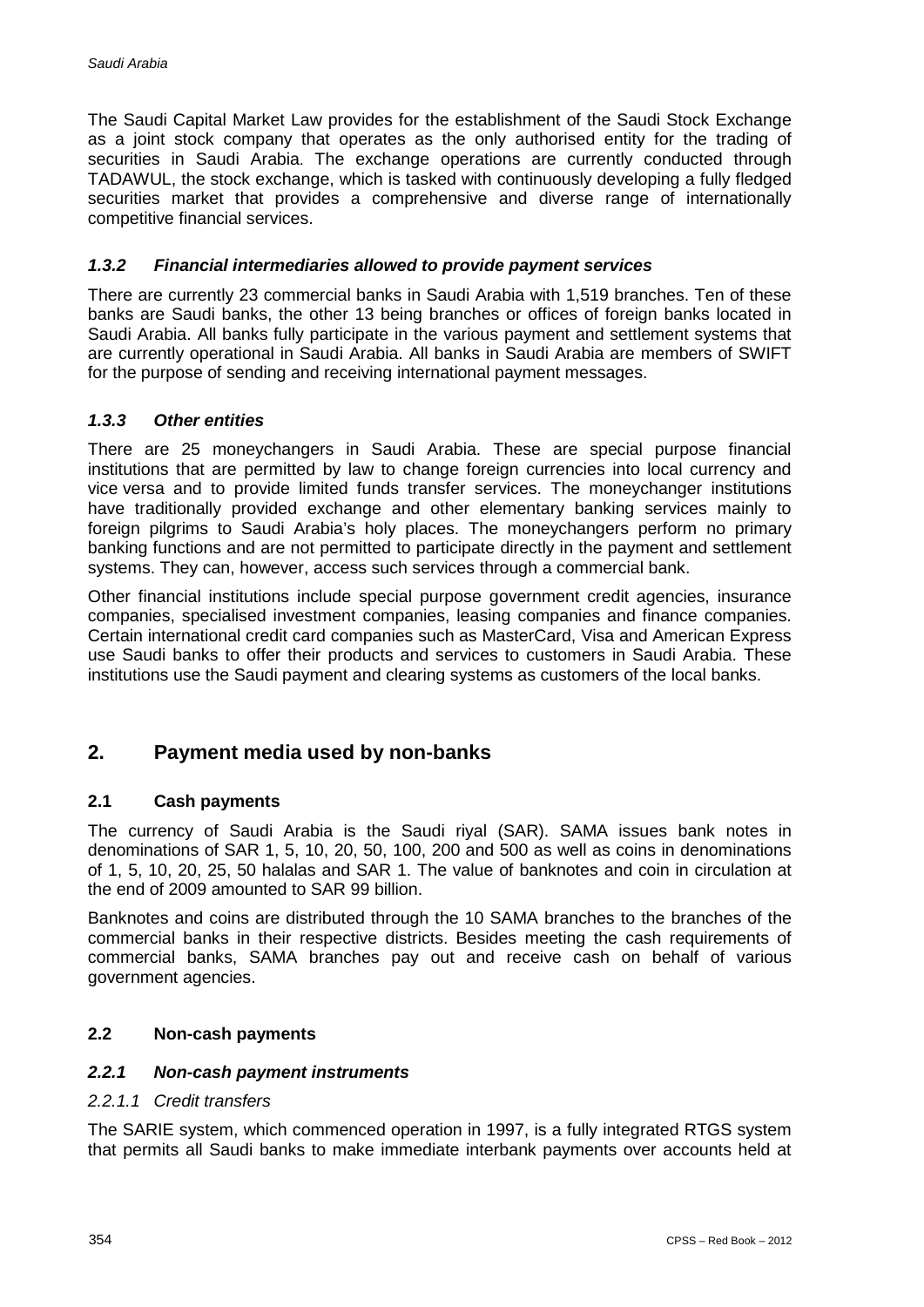SAMA. All other clearing systems operating in Saudi Arabia are settled over SARIE. The payments processed by SARIE include:

- same-day and forward value payments;
- bulk and single messages;
- customer and bank-to-bank payments;
- direct debits, both single and bulk; and
- most public and private sector payrolls.

In terms of value, interbank credit transfers amounted to SAR 55,543.9 billion in 2010 (compared with 4,870.8 billion a decade earlier). Customer transfers represented only SAR 2,881.7 billion (SAR 374.7 billion in 2000).

Recent developments on SARIE include:

- updating of customer payment messages to the SWIFT MT103 message formats in 2008. At the same time, the ISO standard for IBAN was implemented;
- same-day settlement of banks' positions from TADAWUL was implemented in 2010;
- updating of the system's security features starting in 2008; and
- amendment of the daily business cycle times in 2006 following discussions with all participants and relevant SAMA departments.

See Section 3.2.1.7 for details of major ongoing and future projects related to SARIE.

#### *2.2.1.2 Direct debit*

Direct debits were launched in Saudi Arabia in 1997 as part of the SARIE System and, by the end of 2010, their total value had increased by 7.5% to SAR 394 million. SAMA instigated a review of direct debiting in 2004 in order to enhance and standardise the scheme's processes. One of the aims of the review was to improve awareness of the product in Saudi Arabia, and the creation of a comprehensive direct debit scheme manual was a specific goal within that process.

This manual is a complete guide to the operation of the direct debit system and governing banks, payers and originators. It describes all aspects related to membership of the direct debit scheme, direct debit indemnity, direct debit mandate and direct debit scheme rules and regulations.

#### *2.2.1.3 Cheques*

All cheque clearings are operated by SAMA. The main centres are at Riyadh, Jeddah and Dammam, where 88% by volume and 90% by value of all clearing house items are processed. Automated processing and sorting machines are used at these main centres, while the other seven clearing centres process the clearings manually. In 2010, the total number of cheques processed at the SAMA clearing houses was just over 7 million items with a total value of SAR 724.2 billion.

All banks in Saudi are direct participants in the cheque clearings. While cheque usage has greatly decreased since the introduction of the SARIE, SPAN (ATM and POS) and SADAD electronic payment channels, cheques continue to play an important part in the Saudi payments landscape. Some 75% of the cheques issued in Saudi Arabia are processed inhouse, ie they are deposited by the payee at a branch of the paying bank and thus are not involved in the interbank clearings.

A project is currently under way to upgrade the processing and sorting machines at the main clearing centres.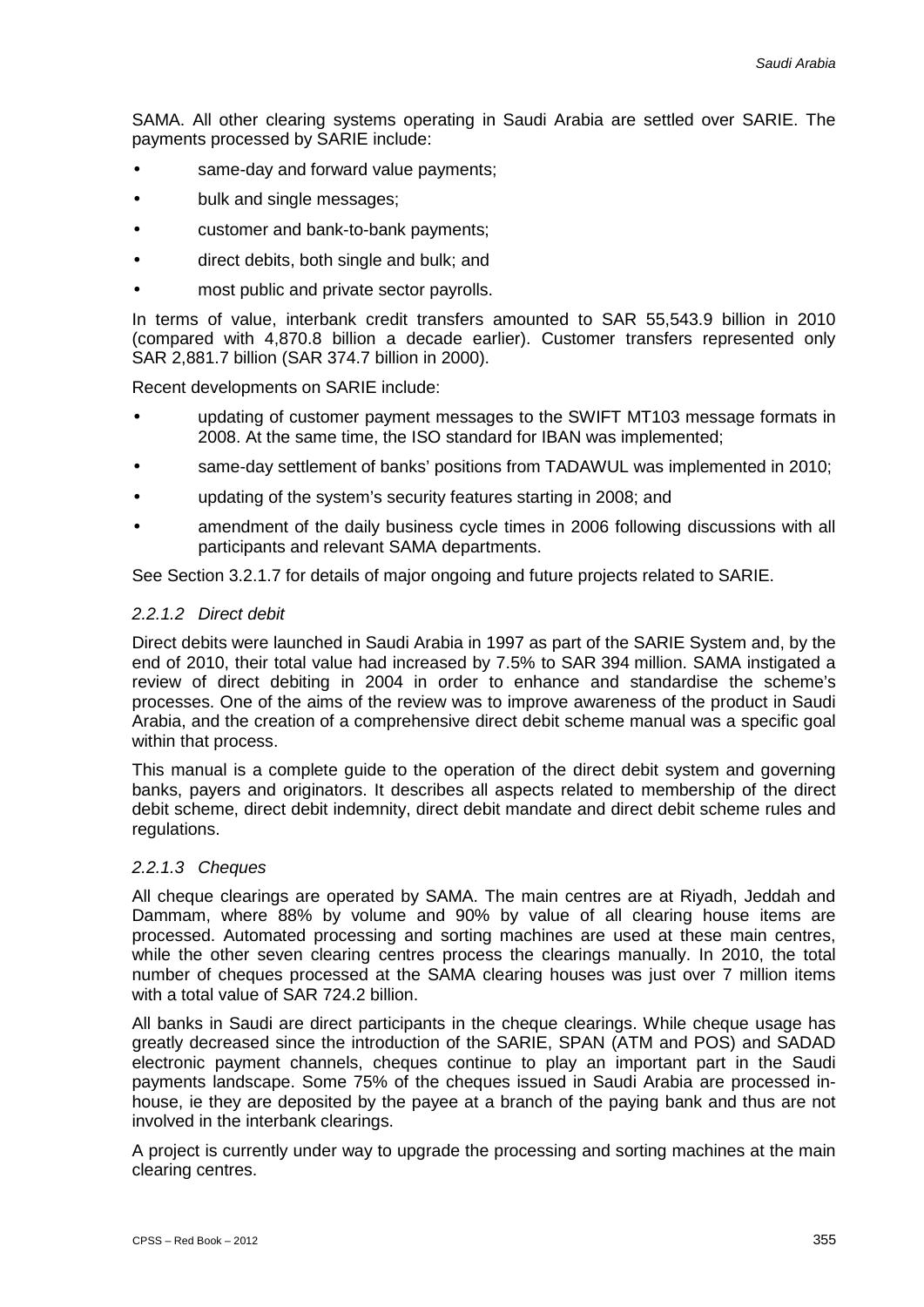#### *2.2.1.4 Payment cards*

The Saudi Payments Network (SPAN) operated by SAMA processes all POS transactions in Saudi Arabia and also all cross-bank ATM transactions. The ATM service was introduced in 1990 with the POS service being added in 1993. By the end of 2010, the commercial banks had issued more than 12 million eligible and active cards. SPAN processed ATM transactions to the value of SAR 468 billion in 2010 (about 40% of all ATM transactions – the remainder being in-house transactions at the issuing banks' own ATMs) and POS transactions to the value of SAR 72 billion (all POS transactions are processed through the central switch). The average POS transaction was SAR 475.32.

SPAN cards function as both ATM and POS cards. There are almost 10,900 ATM terminals and more than 80,000 POS terminals in Saudi Arabia. There are 16 direct participants in SPAN which operates around the clock. The maximum value of individual payments through SPAN is SAR 20,000. Settlement is handled on a multilateral net basis with final settlement taking place over the SARIE RTGS system.

Growth in SPAN transactions in the medium term, in particular POS, is expected to be quite substantial with the planned introduction of prepaid cards in the near future. Recent developments include:

- the implementation of EMV. All new cards must be EMV-compliant from January 2010 and all existing (magnetic stripe) cards must be replaced by end-2012; and
- implementation of SPAN II in 2009 with all POS devices being migrated to the EMV standard by end-2011.

See Section 3.3.1.7 for information about planned developments for the SPAN system.

#### *2.2.1.5 Prepaid debit card*

The SPAN prepaid card suite is an account-based product, offering EFTPOS and ATM access. It is designed to bring currently unbanked sectors of the Saudi Arabian population into the banked community.

The prepaid card suite will streamline the card account opening process and reduce operating costs for issuing banks (as compared with a standard bank account). Prepaid debit cards can be issued in various forms and formats that are expected to be attractive to certain significant consumer sectors such as users of:

- payroll/salary cards;
- student bank cards;
- youth sector (starter) bank cards;
- expenses cards for personal or corporate expense purposes; and
- gift cards.  $\blacksquare$

The prepaid cards suite is expected to launch within Saudi Arabia during the first quarter of 2012.

#### *2.2.1.6 Electronic bill presentment and payment (EBPP)*

Within Saudi Arabia, electronic bill presentment and payment (EBPP) payments are enabled through SADAD. SADAD's core function is to facilitate and expedite payment operations through all banking channels in Saudi Arabia. The system was established to complement the set of initiatives aimed at developing the financial sector as part of SAMA's efforts in building a fully electronic payment infrastructure that is integrated, safe, cost efficient and expandable.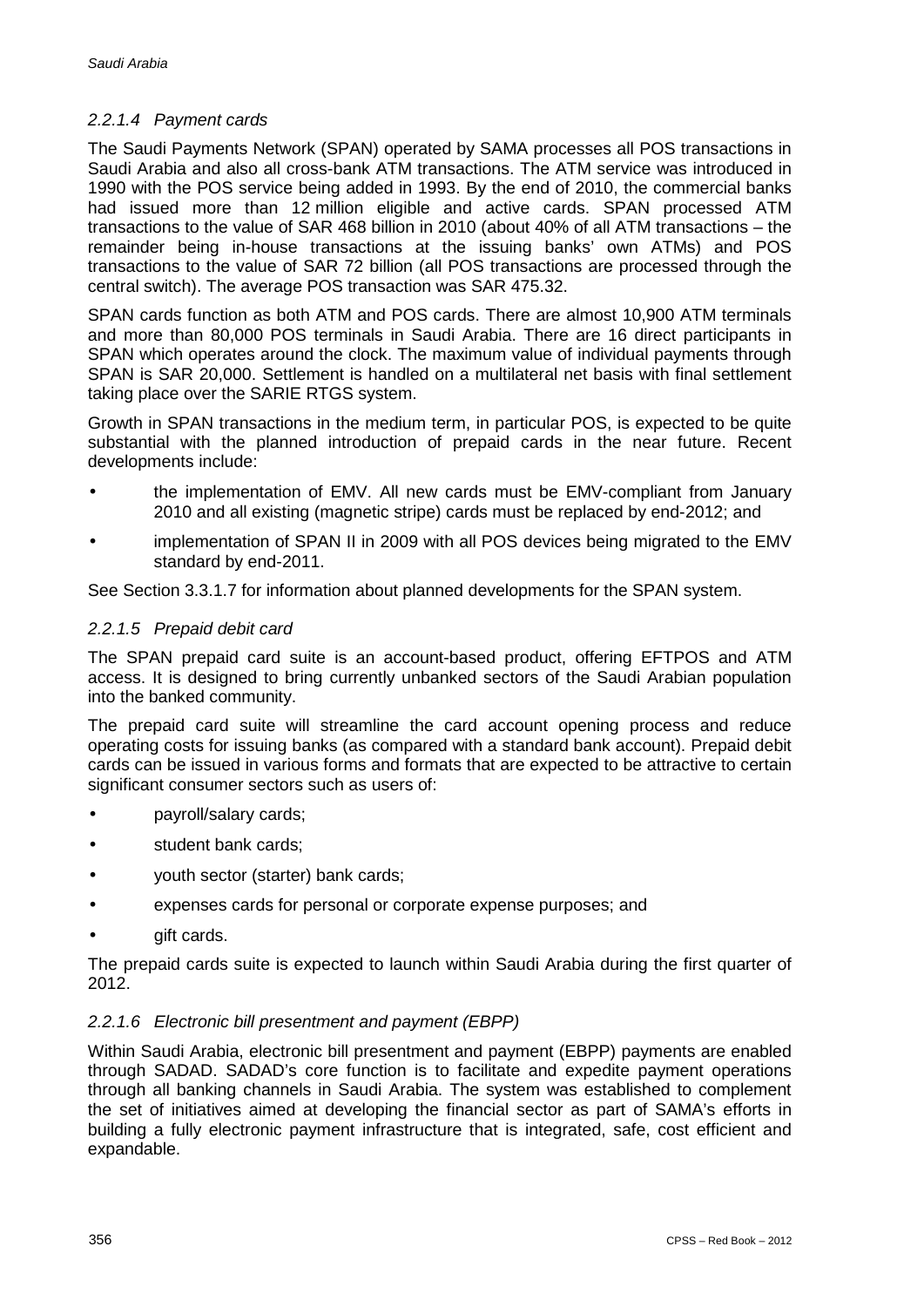Working with the 14 banks that currently participate directly in SADAD, the 106th biller has recently been linked to the SADAD system. The network's gross number of transactions has grown exponentially over the six years since the system's establishment and it now processes more than 10 million transactions monthly with a value of more than SAR 8 billion.

The most recent major changes took place in mid-2009 when new services were added to the system. These were:

- a real-time fee inquiry and payment facility for government services (eg those of the Ministry of the Interior, which is responsible for traffic violation fines, driving and motor licenses, passports, and alien control); and
- a refund service where the end customer can request a refund of the money through banking channels.

See Section 3.3.3.7 for details of major ongoing and future projects related to SADAD.

## **3. Payment systems (funds transfer systems)**

#### **3.1 General overview**

The SARIE system, a vital component of the payments infrastructure in Saudi Arabia, has met all of the objectives that were set out for it in 1997. The RTGS system now provides a vital component of the Saudi payments environment. It has had the effect of eliminating interbank settlement risk for all SARIE payments while at the same time facilitating the development of a wide range of electronic banking systems. It also provides the other payment systems operating in Saudi Arabia with a settlement function. In addition, the cash legs of equity and bond transactions traded on the TADAWUL stock exchange are settled in the SARIE system.

The SPAN system, which handles all cross-bank ATM transactions and all POS transactions in Saudi Arabia, provides a major element of the country's payment infrastructure. The volume and value of transactions processed over SPAN has grown substantially since its implementation for ATMs in 1990 and for POS in 1993. The expected and planned growth in the use of POS and prepaid cards in the short to medium term means that there will be a heavy reliance on SPAN.

Cheque clearings continue to play a vital role in the Saudi payments landscape. While the total value of transactions processed in the 10 SAMA clearings fell markedly after the implementation of SARIE, cheque usage in Saudi Arabia is still quite significant and is likely to remain so over the medium to long term.

Developed in 2004, the SADAD system provides a comprehensive and efficient service for the payment of one-off and recurring bills. The number and value of bills paid through SADAD continue to grow. It provides a very important facility for the collection of a variety of both public and private sector bill payments. The SADAD system has enabled SAMA to respond very quickly to customer demand. It is rapidly becoming a vital component of the Saudi payments environment.

## **3.2 Large-value payment system**

#### *3.2.1 SARIE system*

SARIE is Saudi Arabia's RTGS system. Since going live in May 1997, it has linked all banks in Saudi Arabia and provides the mechanism whereby all Saudi commercial banks make and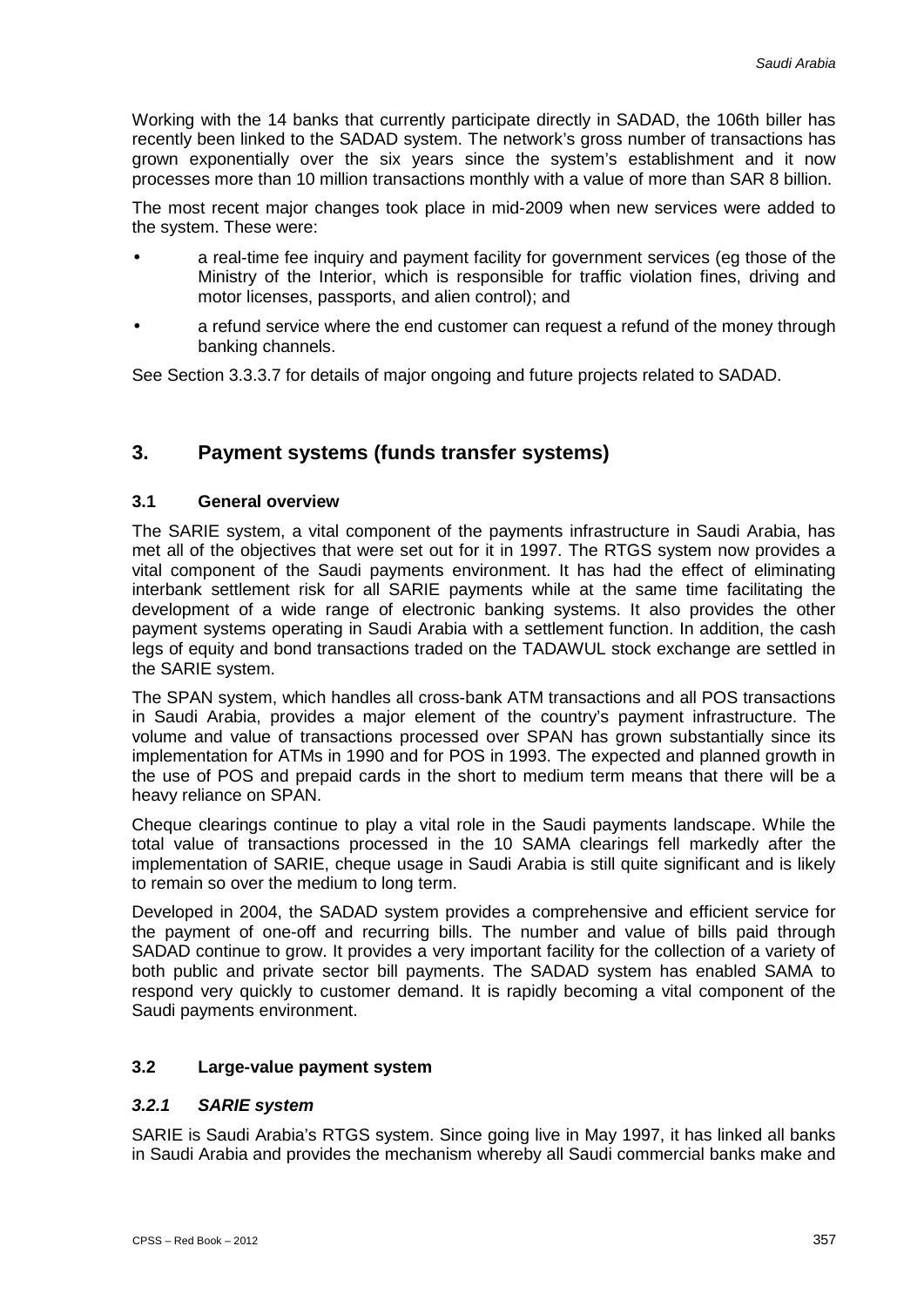settle payments in Saudi riyals. SARIE has provided the basis for improved banking products and services and is the foundation for Saudi Arabia's payments system strategy.

#### *Institutional framework*

Owned and operated by SAMA, the SARIE system is located at SAMA's head office in Riyadh. Commercial banks communicate with the central system through proprietary gateways over a private network. Most banks have automated payments processing systems linked to these gateways. The SARIE Operating Rules and Regulations (ORR) govern the use and operation of the system. The ORR governs the following:

- ownership and operation of the system; J.
- admission and expulsion of participants;
- certification of participants by SAMA;
- definition of each payment type and its usage;
- responsibilities of all parties using the SARIE system;
- use of system functions by participants;
- types of system function that are reserved for SAMA use; and
- direct debit scheme rules governing banks, payers and originators.

#### *3.2.1.2 Participation*

There are now 22 participants in the SARIE System; the 21 commercial banks and SAMA. The SARIE ORR states that all participants must be banks, must have systems, procedures and trained staff that are acceptable to SAMA for participation in SARIE and must be certified by SAMA in accordance with the ORR. There is no requirement in relation to a minimum number of transactions. SAMA must approve all participants. New participants are charged a one-off fee on joining the SARIE system as specified in the SARIE charging policy.

#### *3.2.1.3 Types of transaction*

SARIE combines the functionality of both a high-value and a high-volume system and handles both credit transfers and direct debits.

The message types are based on SWIFT standards and were upgraded to MT103 format in 2008. SARIE supports both single and bulk transfers, which may be effected on a same-day value basis or up to 14 days forward value. Banks are provided with a schedule of their position up to 14 days ahead. The system handles interbank and customer payments as well as direct debits and facilitates the execution of domestic transfers arising from the receipt of international funds transfer instructions. The diagram below shows the types of transaction message that are handled by the SARIE system.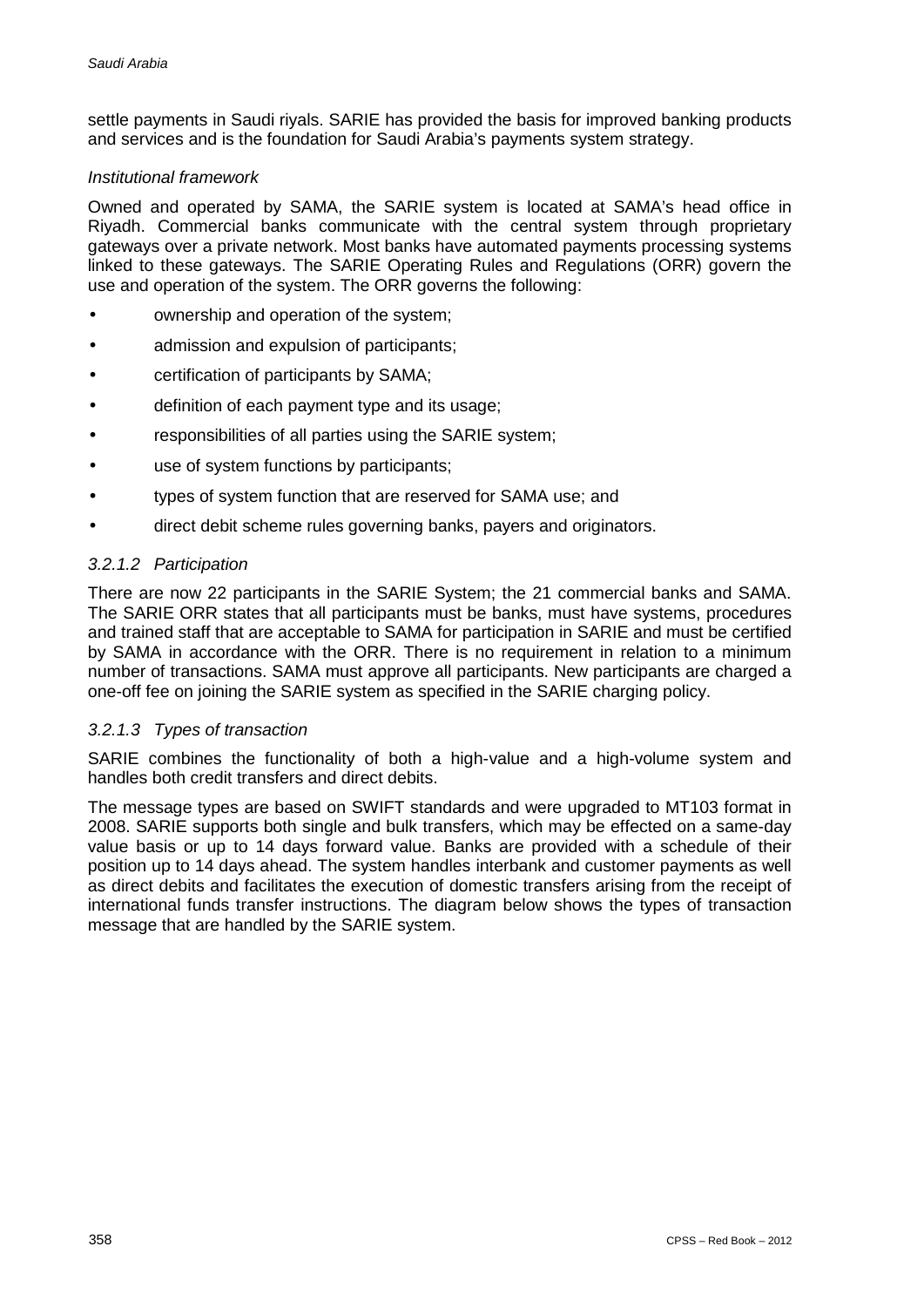#### **Types of transaction**



### *3.2.1.4 Operation of the system and settlement procedures*

SARIE is a fully integrated RTGS system that permits all banks within Saudi Arabia to make immediate interbank money transfers through accounts held at SAMA. The system has 24-hour availability and ensures payment finality and irrevocability. SARIE business hours are as follows:

| Saturday to Wednesday | 09:00 to 16:00 |
|-----------------------|----------------|
| Thursday              | 09:30 to 13:30 |

Forward value payments and maturing direct debits are settled at the start of the daily business cycle. Same-day value payments are irrevocably settled with finality in real time provided that the sending participant has sufficient liquidity in its account. Payments are queued until sufficient liquidity is available. If sufficient liquidity is not available prior to the close of the operational phase, SAMA may cancel any queued payments. See Section 3.2.1.5 for further information on liquidity.

Participants have real-time, direct access to their accounts with SAMA which enables them to continuously monitor their financial positions. SAMA as central controller has facilities for selective intervention to break payment gridlock situations in exceptional circumstances. The system provides gridlock resolution, or circles processing, tools to allow SAMA to resolve these situations. Payments may also be re-prioritised or cancelled.

The tight linkages to other SAMA head office operating systems permit banks to manage their liquidity for their SARIE accounts via sale and repurchase facilities against their government bond and treasury bill holdings (repos and reverse repos) and purchases and sales of foreign currency through SAMA.

The SARIE system has a number of security features to ensure that it operates smoothly, and in a fully controlled environment. These features include:

- digital signatures;
- encrypted communication lines;
- secure access through use of smart cards;
- physical security at all SARIE sites with access to the system being provided only to authorised personnel; and
- contingency is provided through dual configuration and contingency sites.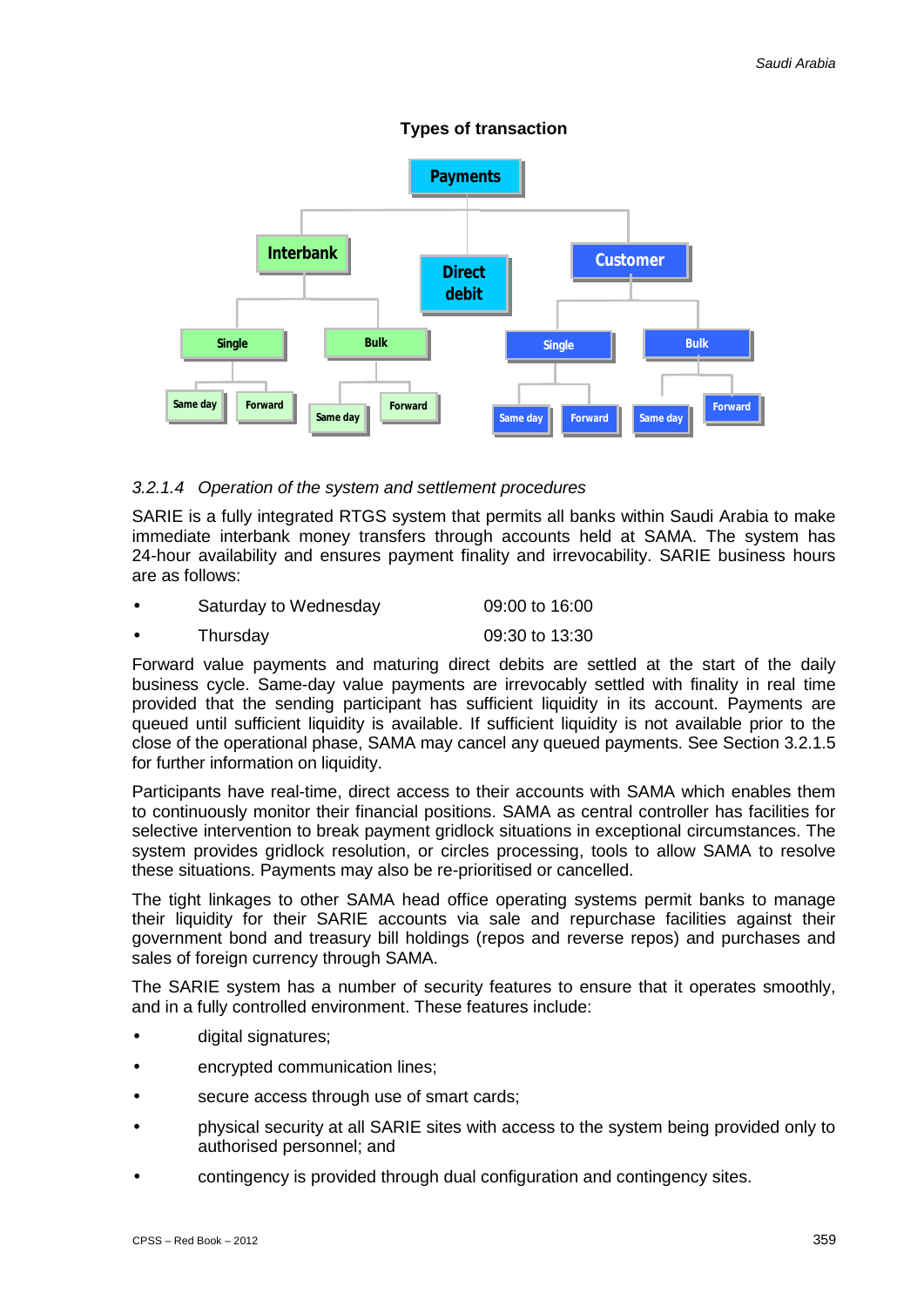SARIE integrates the settlement of all other existing systems, ie ATM, POS, cheque clearings, SADAD and various card payment systems (22 individual clearings). The net positions arising from these individual clearings are further netted and settled in SARIE in a single event. Net interbank positions arising from the TADAWUL stock exchange trading system are settled as a separate event in SARIE.

#### *3.2.1.5 Risk management*

The risk management approach designed for SARIE provides a rigorous and comprehensive mechanism for controlling risks. Intraday overdraft limits restrict the system's exposure to any one participant. All limits are fully collateralised. Limit amounts and the nature and value of collateral are decided by SAMA.

SAMA issues a limits and collateral policy to all participants. This sets out the rules governing intraday limits and specifies the types of acceptable collateral. The policy states that participants may negotiate intraday overdraft limits with SAMA and that the intraday overdraft limit must be fully collateralised by Saudi Arabia government-issued instruments that can be readily liquidated and over which SAMA has jurisdiction. The policy then lists the instruments that are acceptable as collateral:

- government development bonds;
- treasury bills;
- special bonds;
- floating rate notes; and
- certain specified Islamic banking instruments.

SAMA holds a letter of undertaking signed by each bank, pledging the specified instruments as collateral.

The balance on a participant's account must never be less than zero plus any intraday debit limit approved by SAMA. All intraday debit balances on a participant's account must be discharged at the end of the day, at which stage the participant's account must be zero or in credit. If any action is required to safeguard the integrity of the banking system, SAMA can adjust these requirements. SARIE also features real-time monitoring of banks' intraday limits by SAMA and the banks, thus improving the system's capability for actively managing institutional and systemic risk.

#### *3.2.1.6 Pricing*

SAMA sets fees for the use of the system on a cost recovery basis. Fees are levied on participants under the following headings:

- transaction fees are charged to the sending participant according to the volume of messages and instructions sent by that participant. There are separate fee scales for bulk and single, interbank and customer, same-day and forward value payments and direct debits;
- clearing settlements fees are charged to the operator of each clearing system based on the number of clearing batches settled;
- service fees are charged to participants who choose to use the optional services provided by the central system; and
- exceptional and penalty fees are intended to encourage best practice to ensure the smooth functioning of the overall system for the benefit of all participants and their customers.

Fee levels are set with the following aims in mind: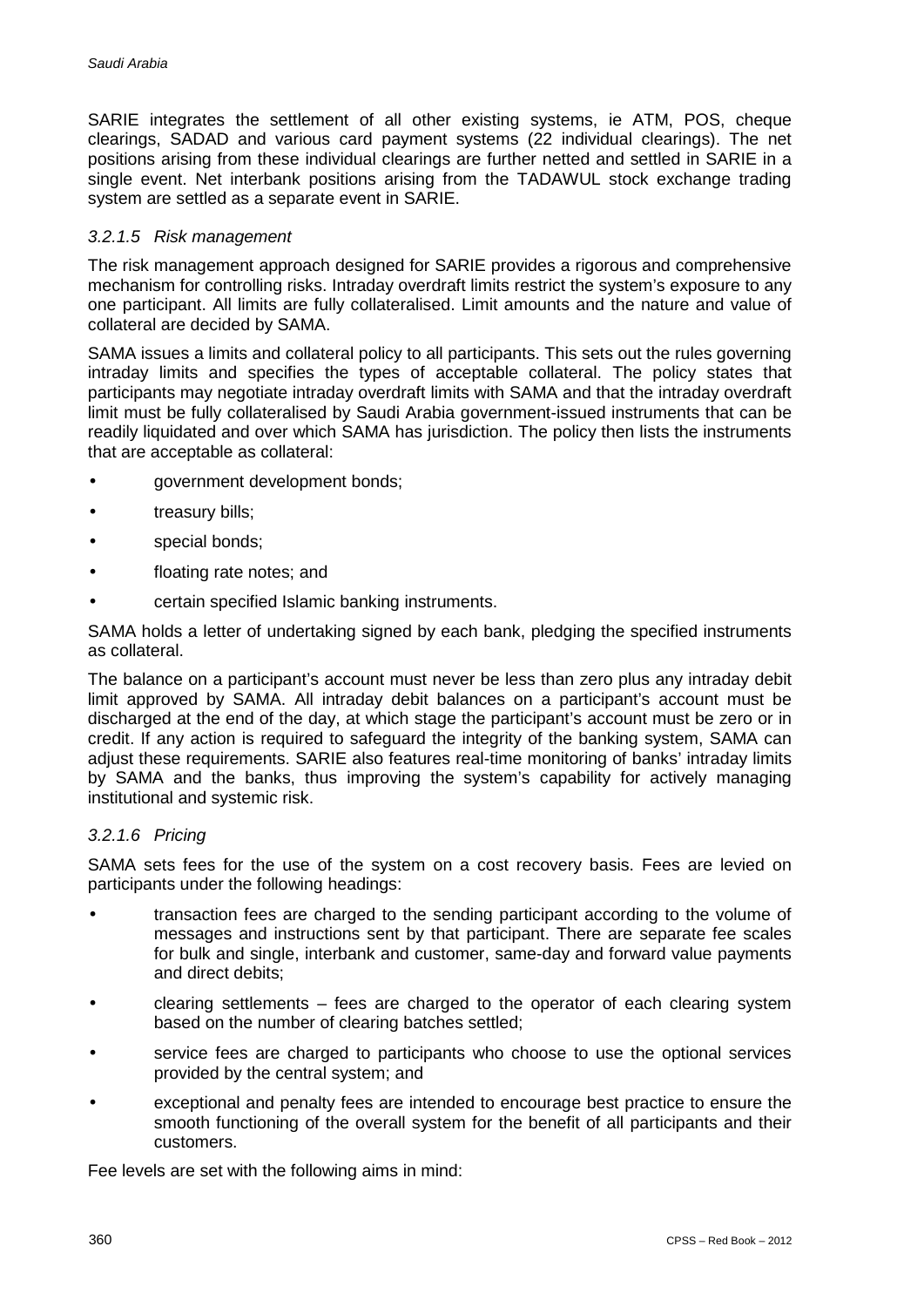- encouraging both participants and their customers to switch from manual to automated procedures;
- responding to and encouraging new developments in various electronic payment systems and methods;
- encouraging participants to provide the fullest possible range of electronic services to their customers, including same-day and forward value payments; and
- encouraging the early transmission of payments so as to mitigate the impact of any contingency situation.

Participants are free to set tariffs for their customers in relation to SARIE transactions on a competitive basis. However, the maximum tariff that may be charged to a customer by a participant in any single SARIE transaction is:

- SAR 15.00 for a forward value transaction; or
- SAR 25.00 for a same-day value transaction.

#### *3.2.1.7 Major ongoing and future projects*

Recent changes to the SARIE system include:

- updating of customer payment message formats to the SWIFT MT103 format in 2008;
- implementation of ISO standard for IBAN (ISO 131616) between 2006 and 2008;
- implementation of same-day settlement for TADAWUL stock exchange in 2010;
- upgrading of security features of the system; and
- extension of daily business cycle (operating hours).

Planned projects include the following:

- implementation of intraday batch settlements for positions arising from the TADAWUL stock exchange;
- response to agreed improvements arising from interbank meetings;
- review of and enhancements to the daily business cycle (operating hours) and operating days schedule; and
- upgrades to the system component.

#### **3.3 Retail payment systems**

#### *3.3.1 ATM and EFTPOS – SPAN*

Payment cards have increased significantly in importance as a retail payment medium in Saudi Arabia. The Saudi Payments Network (SPAN) was introduced in 1990 as an interbank ATM service and enhanced in 1993 to support point of sale (POS) transactions.

At the end of 2009, there were 12.16 million eligible and active cards issued by the commercial banks (one active card per 2.2 head of population) functioning as both ATM and EFTPOS cards.

In the course of 2010, the number of ATM and EFTPOS transactions in Saudi Arabia increased by 14% and 21% respectively. These factors, combined with government and banking initiatives to increase electronic services and transactions, lifted the total value of card transactions to more than SAR 540.2 billion in 2010. This growth is projected to continue over the next five to seven years, with a relative focus on EFTPOS transaction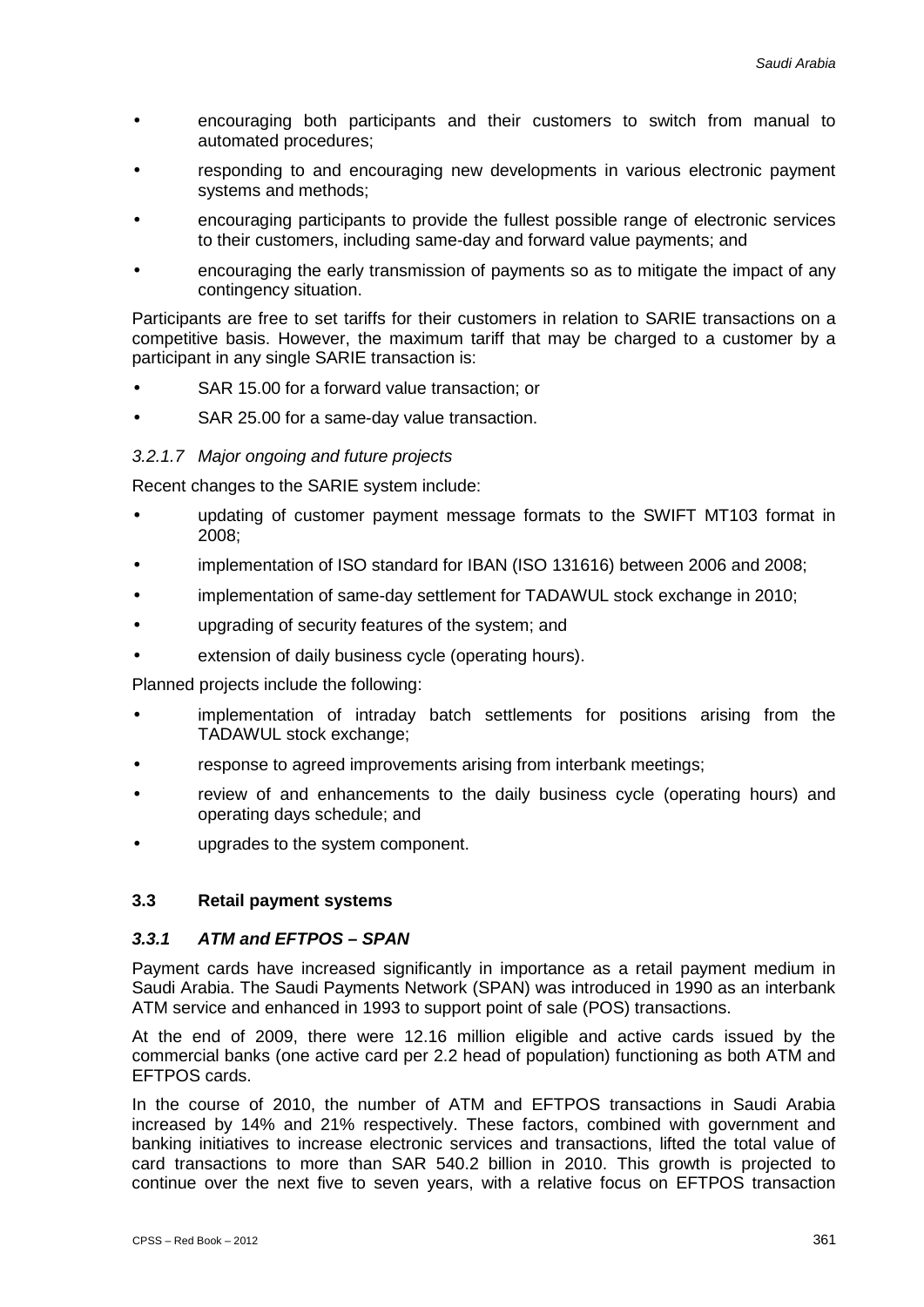growth, supplemented by changes to the business model and new payments services on the EFTPOS network.

#### *ATM transactions*

Some 10,885 ATM terminals are in online daily operation within the SPAN network. During 2010, more than 1 billion ATM transactions took place for a total value of SAR 468.4 billion. The central SPAN system processes 39% by volume and 47% by value of all ATM cash withdrawals in Saudi Arabia – the remainder being in-house transactions performed at the issuer's own ATMs. On average, SPAN cards are used at ATMs 8.4 times per month for cash withdrawal, account information or supplementary services (bill payment, share-dealing, statement requests etc). The average ATM cash withdrawal value in 2010 was SAR 876 (some 27% less than the 2000 figure of SAR 1,118).

#### *EFTPOS transactions*

Some 80,505 point of sale terminals are in operation across Saudi Arabia. There were 151.18 million EFTPOS transactions in 2010 for a total value of SAR 71.86 billion, representing an average purchase of SAR 475.32 per transaction. Transaction volumes have risen steadily since 1996, when 6.8 million transactions took place for a total value of SAR 3.2 billion. The average purchase value in 1996 was SAR 471. Of the 151 million transactions made in 2010, some 85% were SPAN (domestic debit card) transactions, the remainder being international card scheme transactions.

#### *3.3.1.1 Institutional framework*

The SPAN Scheme is a SAMA-owned and -operated transaction request authorisation system operated on behalf of its members. The SPAN ATM and POS Operating Rules, Regulations and Procedures issued by SAMA govern the system's use and operation.

#### *3.3.1.2 Participation*

SPAN members are issuers and acquirers, duly licensed by SPAN to participate in the scheme. Membership is restricted to appropriately licensed financial institutions, operating within Saudi Arabia and regulated by SAMA (ie banks).

Member banks form part of the overall governance scheme for SPAN and are consulted on the SPAN programme's strategy, structure, service and pricing elements. The SPAN Strategic Program developed through 2010 will restructure the scheme's governance model to provide a clearer contribution methodology for member banks.

SPAN scheme participants include:

- SPAN member banks, which are appropriately licensed banks operating within Saudi Arabia. For either ATM or EFTPOS membership, banks may be either:
	- card issuer banks;
	- card acquirer banks; or
	- both issuers and acquirers.

At the end of 2010, there were 16 card issuer members, 17 ATM acquirer members and 10 POS acquirer members in the SPAN scheme.

SPAN cardholders participate in the SPAN scheme but are not scheme members. The cardholder relationship is directly with the issuing bank and this relationship is contractually defined in the issuing bank's terms and conditions. At the end of 2010, there were 12.16 million active cards in Saudi Arabia.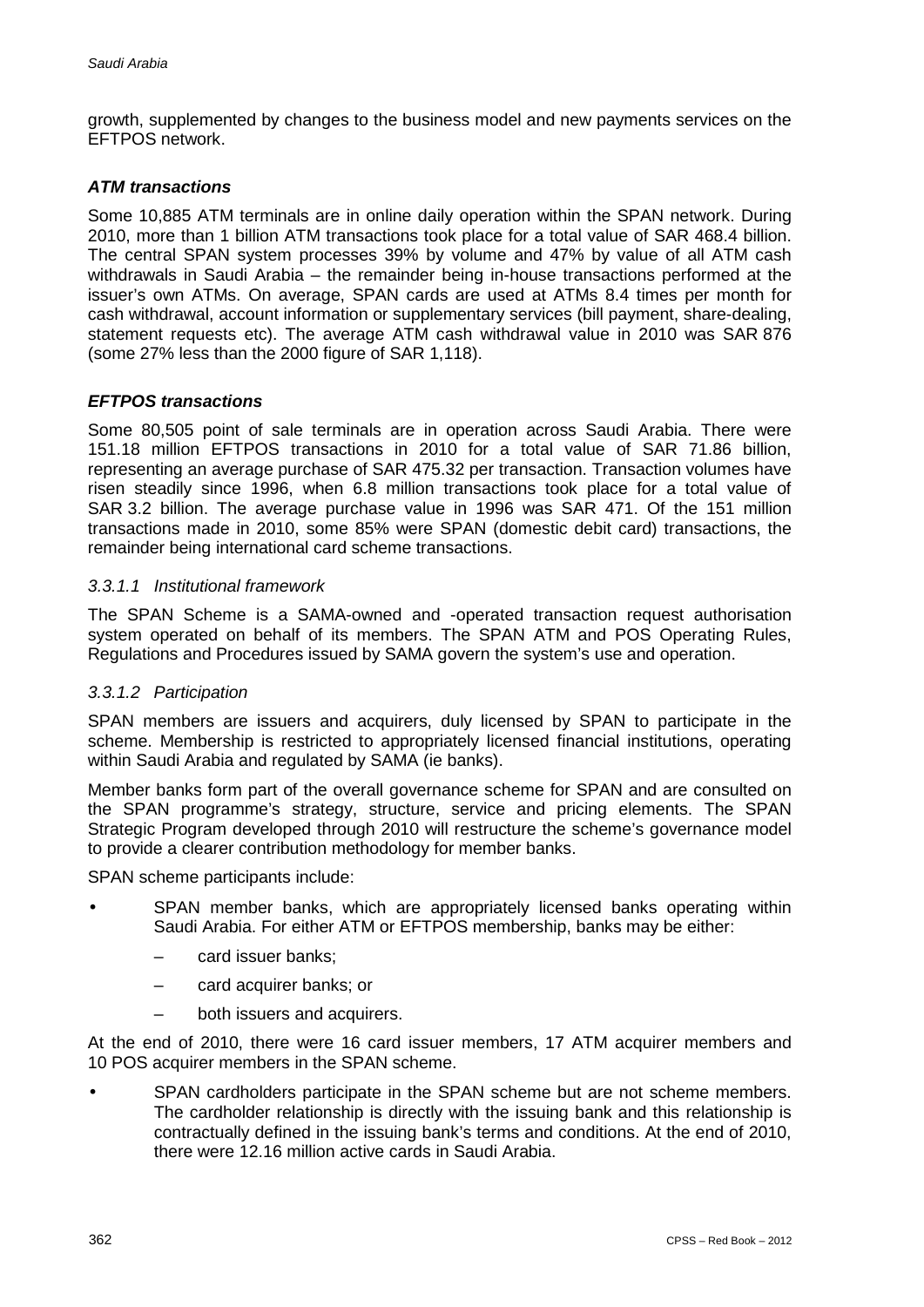- SPAN merchants participate in the SPAN scheme but are not scheme members. The merchant relationship is directly with the acquiring bank and this relationship is contractually defined in the merchant services agreement negotiated between the merchant and its acquiring bank. As at the end of 2010, there were 80,505 registered EFTPOS terminals in operation in Saudi Arabia.
- ATM operators: in Saudi Arabia, all ATM operators are SPAN member banks. ATMs are operated in strict accordance with the SPAN Operating Rules, Regulations and Procedures (the Business Books) and in compliance with the technical standards mandated by SAMA. As at the end of 2010, there were 10,885 registered ATM terminals in operation in Saudi Arabia.

#### *3.3.1.3 Types of transaction*

SPAN offers interbank ATM reciprocity across Saudi Arabia and with approved international counterparties, specifically within the Gulf Cooperation Council (GCC) countries, so that all customers of GCC-based banks can withdraw cash at any ATM in Saudi Arabia.

This has permitted nationwide ATM service coverage with a relatively modest deployment of ATMs. There are currently 10,885 ATM terminals in online daily operation in SPAN (as at end-2010), processing 89.6 million transactions a month, for a total monthly value of SAR 39.1 billion.

For EFTPOS payments, SPAN operates as a quasi transaction acquirer as all EFTPOS terminals in the Saudi Arabian national network are directly connected to the central SPAN switch. The terminals themselves are installed and maintained by the individual banks, which also maintain the commercial acquiring relationship with the merchants.

SPAN EFTPOS terminals accept SPAN-operated cards within Saudi Arabia and provide a single online connection to the overseas switches of these "other-bank card" associations. SPAN also supports an interchange connection to the central switches in the other GCC countries.

#### *3.3.1.4 Operation of the system and settlement procedures*

The SPAN scheme is owned and operated by SAMA. The scheme operates a central processing switch which interconnects all ATM and EFTPOS terminals in Saudi Arabia.

For both interbank ATM and all EFTPOS transactions, payments (authorisation) requests are routed through the SPAN central processing switch from the terminal to the card issuing bank. The transaction request is authenticated by the issuing bank and an authorisation response (positive or negative) is returned to the terminal. The transaction is irrevocably and instantaneously completed through the SPAN system.

Interbank settlement for SPAN transactions takes place across the SARIE RTGS system. Interbank settlement occurs in two phases. Initially, a net settlement position is determined by the SPAN scheme for and between member banks on a multilateral basis, for each SPAN and SARIE operating day. The SPAN positions are transmitted to SARIE, where they are consolidated with the positions from other clearings and settled on a net-net basis over the banks' settlement accounts in SARIE.

#### *3.3.1.5 Risk management*

Risk within the SPAN payments system can be classified into:

operational risk: as a retail payment system of systemic importance, the SPAN system is subject to a standard business resumption plan (BRP) to ensure roundthe-clock availability for payments authorisation. During 2011 and 2012, the SPAN BCP infrastructure will be subject to an end-to-end upgrade, further increasing system resilience and performance levels.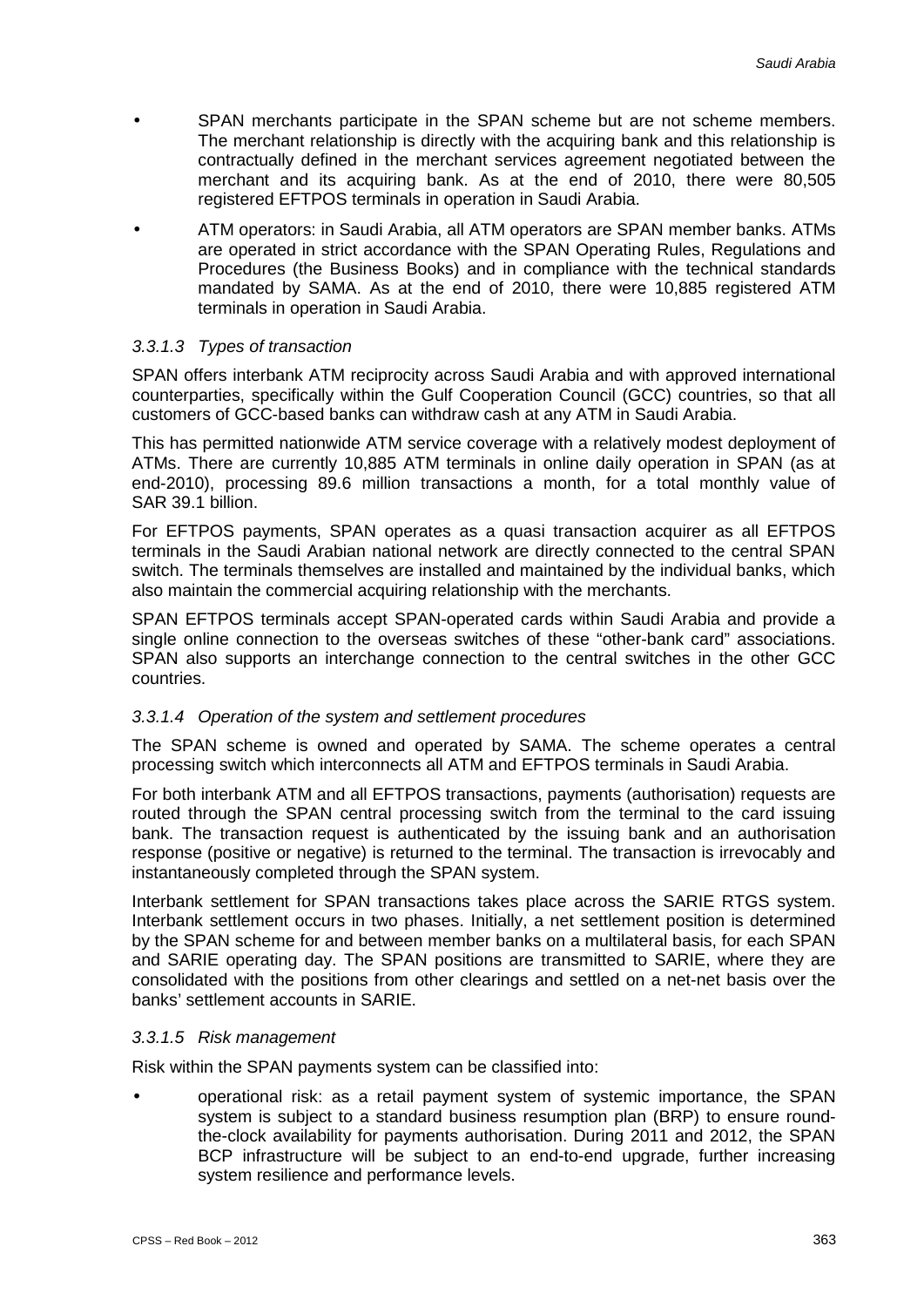- data security risk: the SPAN operating system incorporates the following security standards:
	- public key encryption (PKI) to support authentication and certification functions with other networks;
	- PIN message authentication code (MAC) used to validate the source and text of a message between sender and receiver;
	- EMV chip standard for end user card technology (mandated for all cards by 2013); and
	- payment card industry (PCI) standards for card and PIN handling.
- settlement risk: net settlement of the respective member bank positions is made with finality on T+1 through the SARIE RTGS system.

#### *3.3.1.6 Pricing*

Cardholder transaction fees for both ATM and EFTPOS transactions are set by the issuing bank. Merchant fees for EFTPOS transactions are negotiated between the acquirer and the merchant.

Transaction processing fees for both interbank ATM transactions and EFTPOS transactions are set by SAMA. Issuers are charged a fee for transaction authorisation messages and for settlement. Acquirers pay a fee for settlement only. All fees are discounted by SAMA, based on the volume of transactions undertaken by both the issuer and the acquirer, with the aim of incentivising growth in both the card issuing and merchant acquiring business.

In addition, EFTPOS fees charged by SAMA are offered at a discount to ATM fees, to encourage issuers to incentivise EFTPOS transactions over ATM transactions, supporting the drive to reduce the overall use of cash throughout Saudi Arabia.

Multilateral interchange fees are payable for all interbank card transactions effected within Saudi Arabia. Such interchange fees are payable from the issuer to the acquirer on both interbank ATM transactions and interbank POS transactions, processed through the SPAN payments switch.

All interchange fees are regulated by SAMA through the SPAN scheme management entity. Interchange rates for both ATM and POS transactions are determined by SAMA based on cost assessments undertaken periodically by SAMA. These assessments are based on information sourced by SAMA from a survey of member bank issuing and acquiring costs.

ATM interchange fees, payable by the issuer to the acquirer depend on the nature of the transaction and specifically whether the request is for information or cash withdrawal. POS interchange fees, also payable by the issuer to the acquirer, depend on the transaction value. A higher interchange fee is payable where the transaction value exceeds SAR 100.

SAMA is currently reviewing the cards payments business in Saudi Arabia and, specifically, the interchange model for POS transactions. Any changes will seek to incentivise issuer bank promotion of card activity within Saudi Arabia with a view to reducing reliance on cash transactions.

#### *3.3.1.7 Major ongoing and future projects*

The National Payments Strategy (IPSS), developed in 2009, is driven by SAMA's ongoing objectives, which include shrinking the volume of cash employed in Saudi Arabia and supporting new and enhanced electronic banking services for the country's population.

During 2009/10, the SPAN scheme conducted an end-to-end review of the strategic programme for Saudi Arabia's card payments system, directed by the key findings of the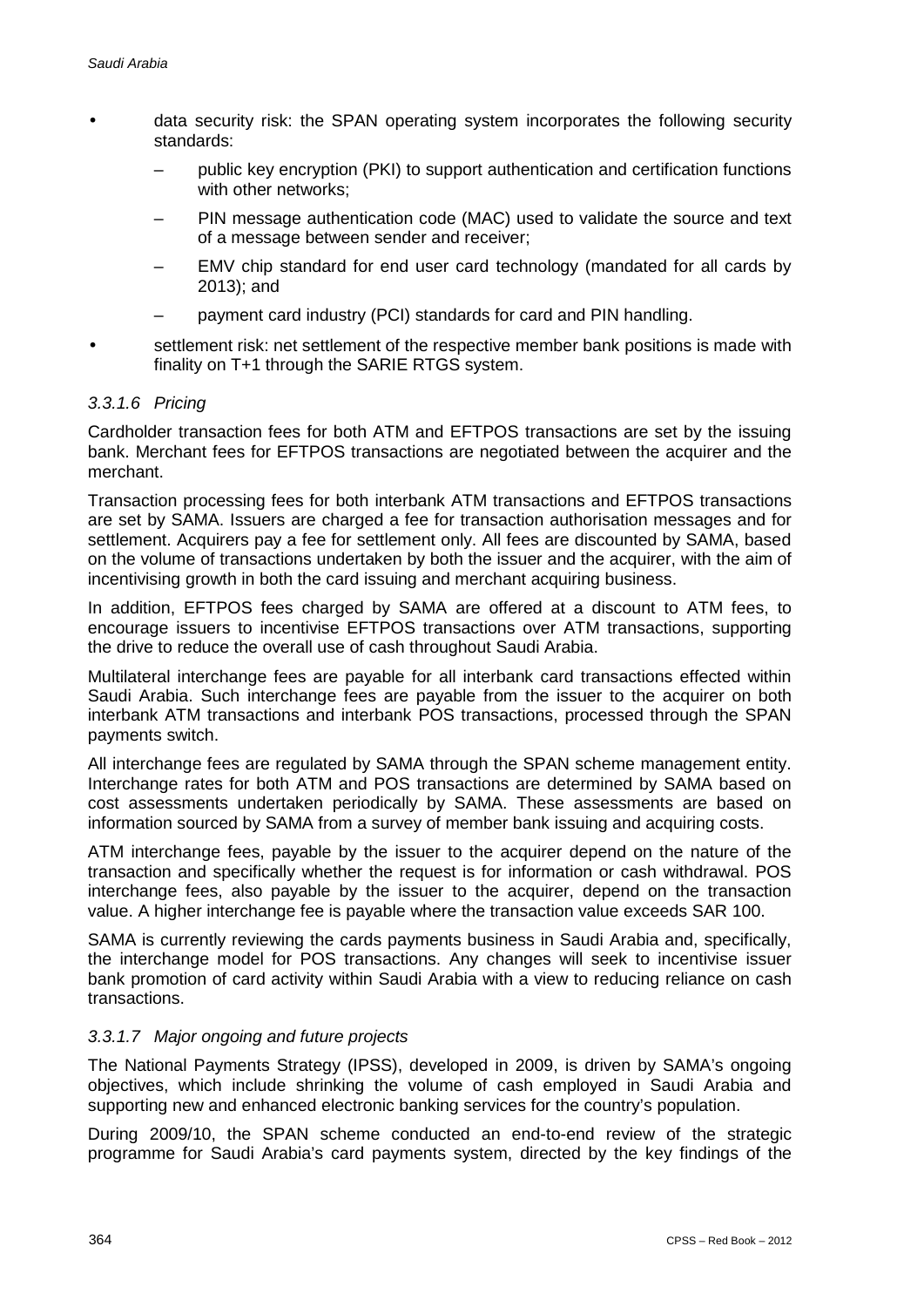National Payments Strategy (IPSS). Arising from the development of the SPAN Business Strategy, the following key initiatives have been commissioned:

- Infrastructure quality:
	- migration of issued card base from magnetic stripe to EMV standard to be completed by end-2012;
	- migration of the EFTPOS terminal estate to EMV standard by end-2011;
	- systems and technical upgrade of the SPAN central switch. During 2011/12, the SPAN infrastructure will be comprehensively upgraded, further improving system resilience and performance levels; and
	- introduction of revised service and operating level agreements.
	- Market expansion/growth:
		- review of the debit card market business model in Saudi Arabia, with a view to supporting growth in cardholder numbers and card usage. Introduction of market regulation to support new payment types (such as prepaid debit cards) within Saudi Arabia. This initiative will encourage growth in the Saudi Arabian banked population (currently 55%) and reduce the extent and use of cash in Saudi Arabia.
		- introduction of market regulation to support new payment types (such as prepaid debit cards) within Saudi Arabia. This initiative will enable growth in the Saudi Arabian banked population (currently 55%) and reduce the extent and use of cash in Saudi Arabia.
		- Overall SPAN scheme governance:
			- a revised SPAN scheme governance model has been developed, effective from 2011, to promote cooperation at scheme level with the aim of delivering the scheme objective of becoming "The first payment choice in Saudi Arabia".

These initiatives are taking place against a background of sustained growth for SPAN.

#### *3.3.2 Cheque clearing*

#### *3.3.2.1 Institutional framework*

Cheques are cleared at the local clearing houses maintained at each SAMA branch. In 1985–86, SAMA introduced standards for Saudi cheques, including MICR code lines, and reformed procedures for interbank clearing and settlement.

Clearing computers were installed at the three largest SAMA branches, in Riyadh, Jeddah and Dammam, in 1987. The automated clearing service provided by SAMA at these centres is known as the Automated Clearing House (ACH). The ACH accounts for the bulk of cheques cleared in Saudi Arabia in terms of both volume (88%) and value (90%). The remaining cheques are cleared through manual clearings at the other seven SAMA branches.

Settlement of all cheques cleared through the clearing houses, both ACH and manual, is handled through SARIE on a net basis for each separate exchange.

#### *3.3.2.2 Participation*

All licensed and SAMA-regulated banks in Saudi Arabia that are members of the SARIE RTGS payments scheme are eligible to issue cheques and participate in the cheque clearings.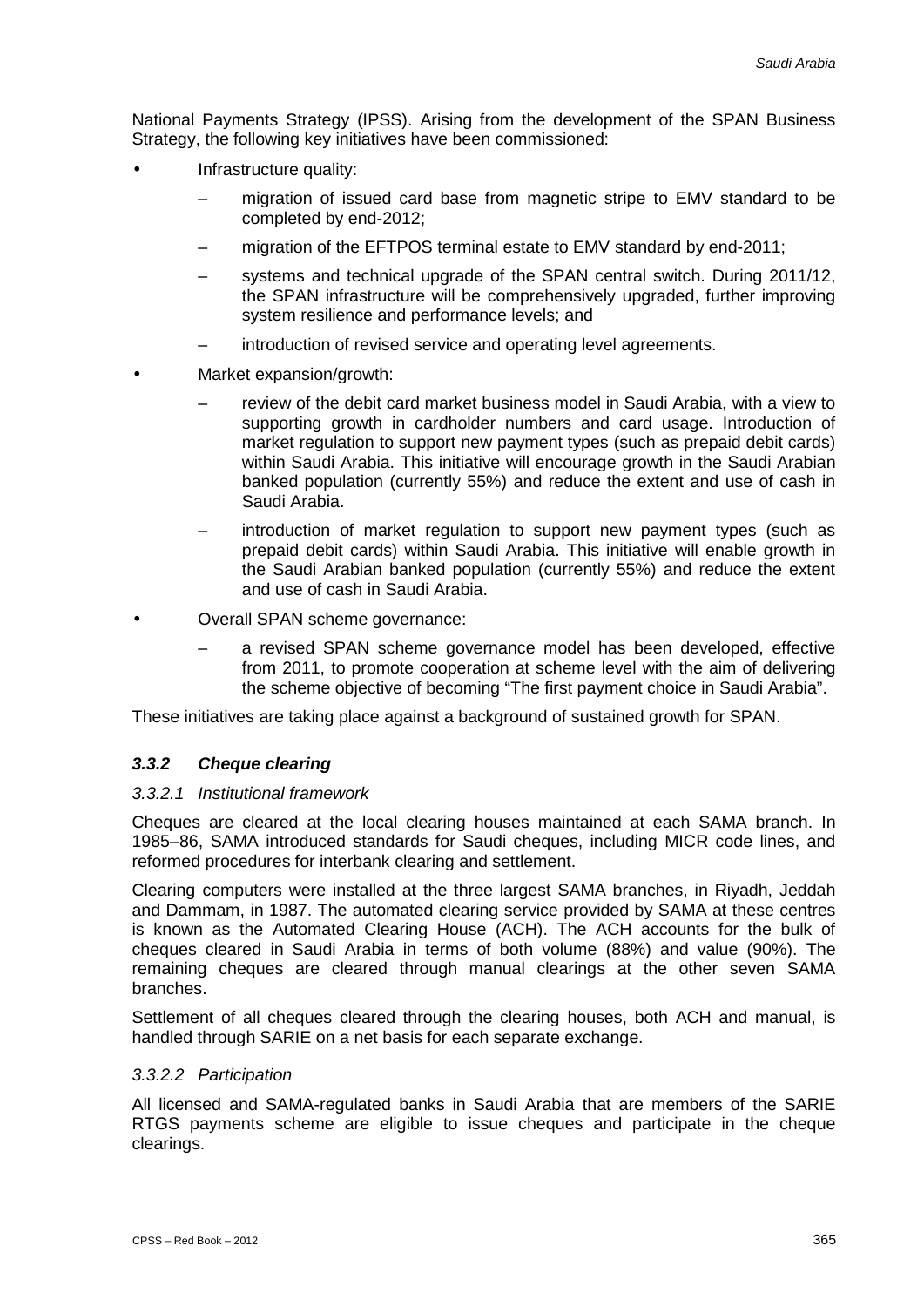#### *3.3.2.3 Types of transaction*

Two broad categories of cheque are issued within Saudi Arabia:

- Consumer cheques
	- drawn on the account-holder, consumer cheques are subject to settlement finality and can be returned unpaid up to final settlement (typically T+3). Consumer cheques are issued by both personal account-holders and business account-holders.
	- Bank cheques/bank drafts
	- drawn on the account of the issuing bank, bank cheques or bank drafts are considered to represent guaranteed funds.

#### *3.3.2.4 Operation of the system and settlement procedures*

The cheque clearing houses are operated by SAMA at each of its 10 branches throughout Saudi Arabia. There is one clearing cycle per day from Saturday to Thursday with final settlement being done on T+0 in SARIE on a multilateral net basis.

Interbank settlement for cheque clearing transactions takes place across the SARIE RTGS system. Interbank settlement occurs in two phases. Initially, a net settlement position is determined by the each of the 10 clearing houses for and between banks on a multilateral basis. The cheque clearing positions are transmitted to SARIE, where they are consolidated with the positions from other clearings and settled on a net-net basis over the banks" settlement accounts in SARIE.

#### *3.3.2.5 Risk management*

Although small in volume, accounting for 7 million interbank cheques in 2010, the cheque clearing remains an important retail payment system. Operational resilience and business continuity are backed by ample reserves of processing capacity both within and between the three ACH centres in Jeddah, Riyadh and Dammam. In the case of the manual clearing houses, the clearing can be conducted at one of the other clearing houses.

The cheque payments system incorporates the following security standards:

- cheque printing standards are mandated by SAMA;
- word values and numerical values are checked/reconciled above defined value thresholds; and
- signatures on cheques are validated against the signature mandate held by the issuing bank.

#### *3.3.2.6 Pricing*

Approximately three out of every four cheques presented in Saudi Arabia are payable to a payee with a bank account at the drawee bank and are therefore not subject to the interbank clearing system.

In 2010, approximately 7 million cheques issued in Saudi Arabia were processed through the interbank cheque clearing system. These cheques were subject to a SAR 1.00 processing fee, levied by SAMA. Typically, issuing banks absorb this cost, without passing it directly to the customer.

#### *3.3.2.7 Major ongoing and future projects*

An end-to-end business review of the cheque as a payment instrument and its positioning within the Saudi payments system was undertaken through the IPSS in 2008/9. As part of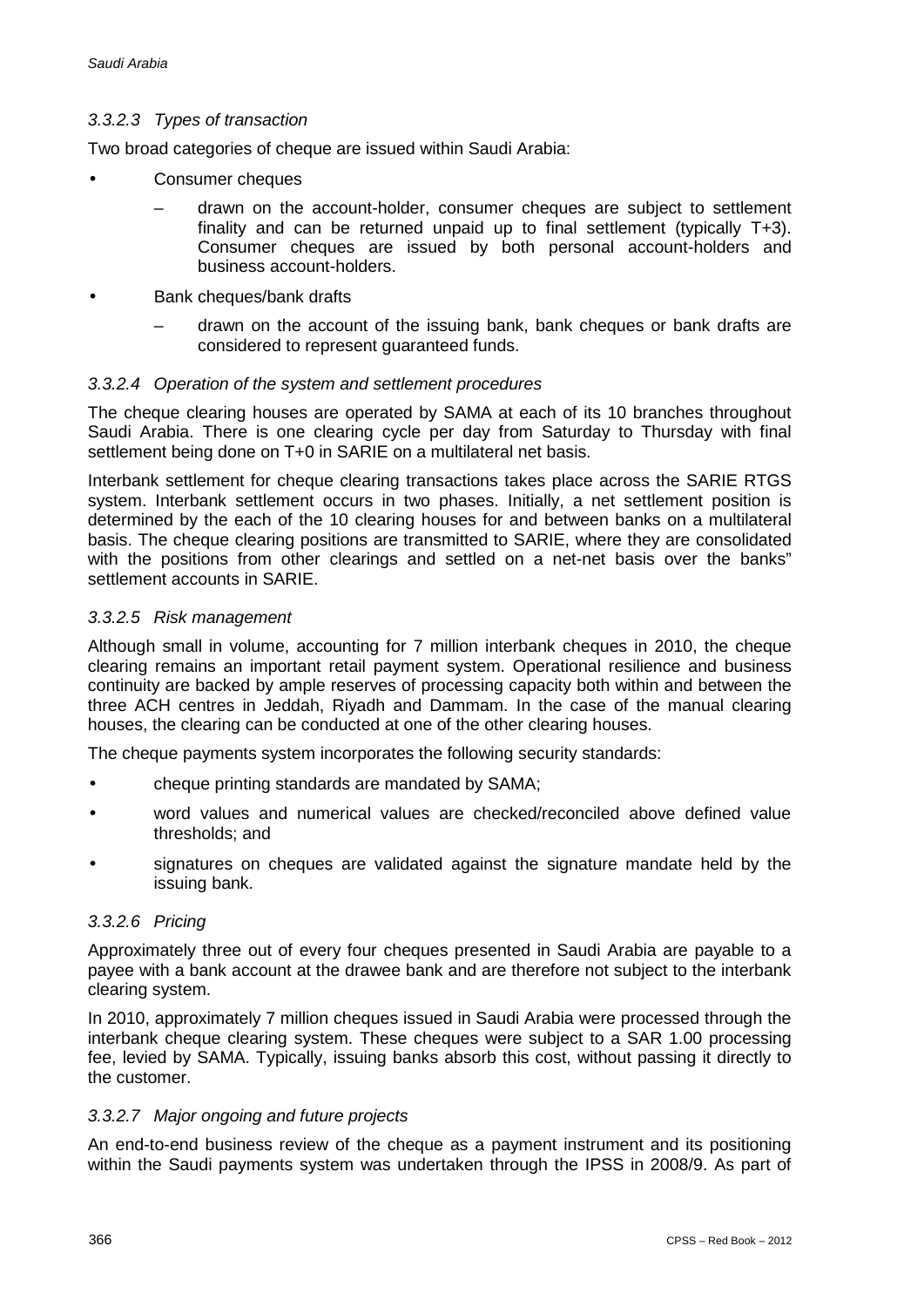this review it was decided that the cheque, as a physical, paper payment instrument, would not form part of the future strategic payments growth path in Saudi Arabia.

Nonetheless, a major cheque clearing infrastructure upgrade was undertaken during 2011. The ACH infrastructure was renewed, including upgrades for process resilience in the interbank cheque clearing. A project is under way to upgrade the processing and sorting machines at the main clearing centres.

## *3.3.3 EBPP – SADAD*<sup>1</sup>

Electronic bill presentment and payment (EBPP) is the core service provided by SADAD. SADAD was a much-needed system, as a rising volume of new products and services – buoyed by a growing population and a more open economy – meant that payments needed to be conducted faster and more efficiently. Against this background, SADAD's growth strategy is driven by three primary aims:

- 1. to provide a fundamental payment infrastructure for electronic transactions, bill presentment and collection to support the whole economy (all billers, payers and banks);
- 2. to adhere to the regulatory role of SAMA by remaining independent from all stakeholders and not prioritising one over the other, as well as by continuing the Agency's efforts to create a less cash-dependent economy; and
- 3. to maintain a value-added relationship with all stakeholders based on an efficient and viable business model.

SADAD has the ISO 9001 (Quality Management System) and ISO 27001 (Security Management System) certifications. It aims to continuously improve its e-payment solutions and deliver future initiatives that best serve Saudi Arabia's macro economy.

#### *3.3.3.1 Institutional framework*

SADAD is owned and operated by SAMA.

#### *3.3.3.2 Participation*

Some 14 licensed banks operating in Saudi Arabia are active direct members. There were more than 100 billers as at the end of 2010. Billers are from both the public and private sectors. There are about 6 million active end user customers.

Billers represent a wide variety of industries, including telecoms, insurance, credit cards and loans, utilities, press and media, airlines, and government entities including ministries, municipalities, customs, funds, initiatives and projects. The expansion of SADAD's services will further broaden the range of potential users.

#### *3.3.3.3 Types of transaction*

SADAD lets billers present their invoices through the banking channels so that customers can pay electronically in real time. This process begins when the biller presents for payment an e-bill that may be either recurring, such as those for mobile and fixline telephone services, or a one-off pre-defined bill, such as the invoice for an airline ticket. This so-called Postpaid service is the first of SADAD's current range of four services.

-

SADAD has received many awards for its role in supporting the national economy including the United Nations Public Service Award in 2008, the GCC E-Government Award in 2009 and the Injaz e-Government Achievement Award in 2010.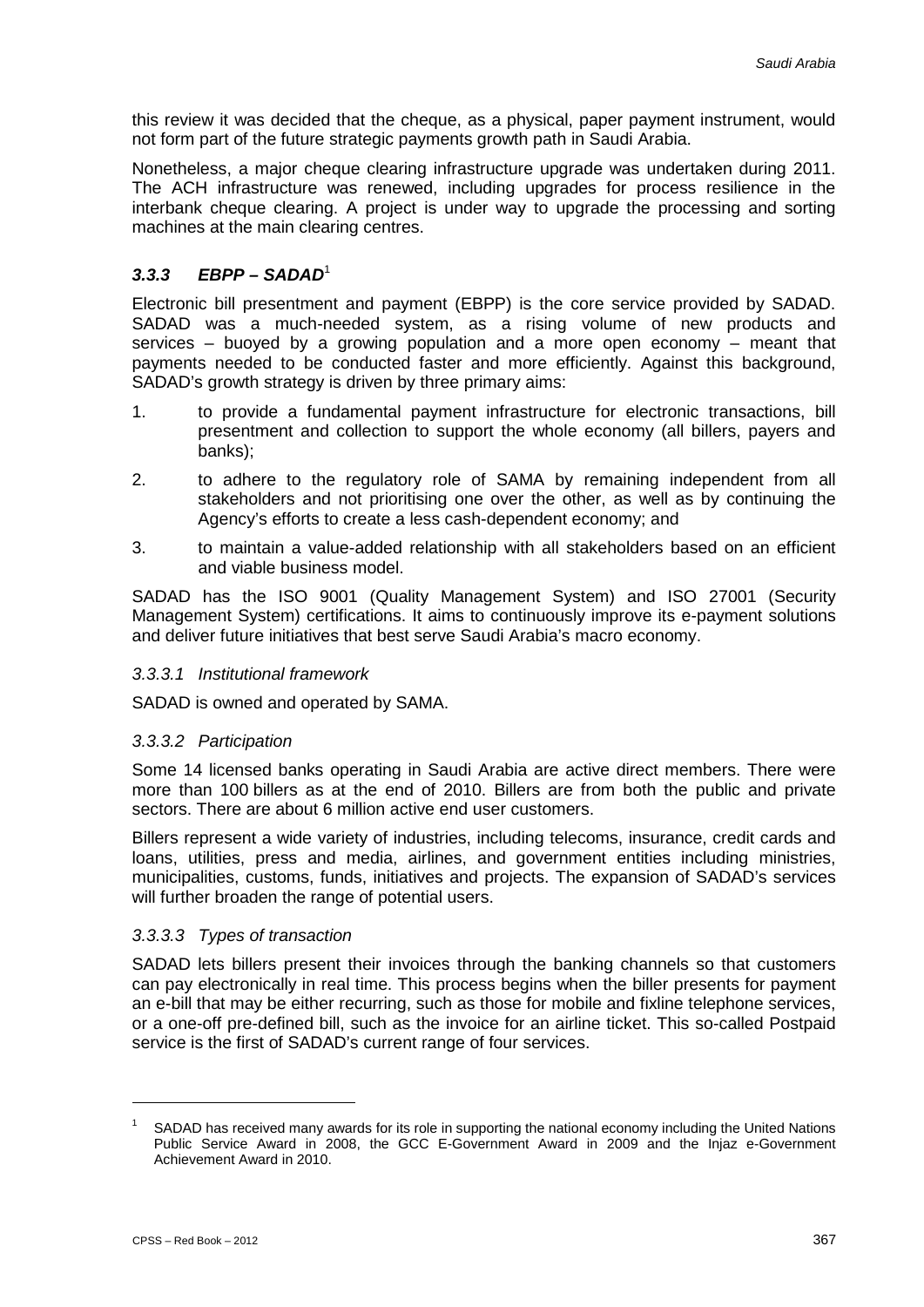The second service is Prepaid, which lets billers upload their customers' account numbers to SADAD so that the customers can pay any desired amount, eg for recharging mobile phones. The third service is the eVoucher technology, which works in a similar way to prepaid scratch cards, with the difference being that customers download eVouchers from SADAD's wide range of electronic channels.

The fourth service is fee inquiry and payment for government services. Customers can request a refund of their money up to the point where they use the relevant service.

#### *3.3.3.4 Operation of the system and settlement procedures*

SADAD offers its services through all available banking channels, including ATMs, telephone and internet banking, and bank branches. The following processing steps are involved:

- 1. billers send summary bill information to SADAD on pre-determined schedules;
- 2. SADAD validates data received and uploads it into its database;
- 3. SADAD notifies billers of any discrepancies;
- 4. customer requests bill(s) information through bank channels;
- 5. the bank forwards the request received to SADAD;
- 6. SADAD retrieves bill information from its database and forwards it to the customer via the bank;
- 7. customer selects the bill(s) to be paid and the respective amount(s);
- 8. the bank debits the customer's account and confirms the transaction;
- 9. SADAD updates its database based on the bank's confirmation;
- 10. SADAD notifies relevant biller(s) accordingly;
- 11. at the end of day, SADAD initiates settlement of interbank positions through SARIE;
- 12. also at the end of day, billers receive reconciliation reports from SADAD showing a breakdown of all transactions processed by SADAD; and
- 13. SADAD updates the bill's status to settled.

#### *3.3.3.5 Risk management*

Since SADAD does not deal directly with the end customer, consumers are authenticated by their banks using the usual authentication mechanisms via the various banking channels. SADAD, on the other hand, must authenticate banks and billers. This is done via security certificates that are obtained from the biller's Saudi bank. Each certificate has an expiration date that must be renewed by the biller. Only billers with valid certificates can gain access to the secure SADAD portal, and to ensure maximum security, SADAD will only accept questions or complaints from employees of billers or banks whose names are registered on the profile for each biller that is known as the Master Data Capture (MDC), a record of details such as the selected service type and solution. This information is available only to SADAD employees.

#### *3.3.3.6 Pricing*

Fees are charged only to billers, who are discouraged from passing them on to their customers. Fees are set on a per biller basis based on the nature of the biller's industry, projected volumes, average value of each bill, and projected penetration.

#### *3.3.3.7 Major ongoing and future projects*

SADAD plans to significantly expand its population of billers by establishing new services such as an internet payment gateway where shoppers can pay online at the merchant's web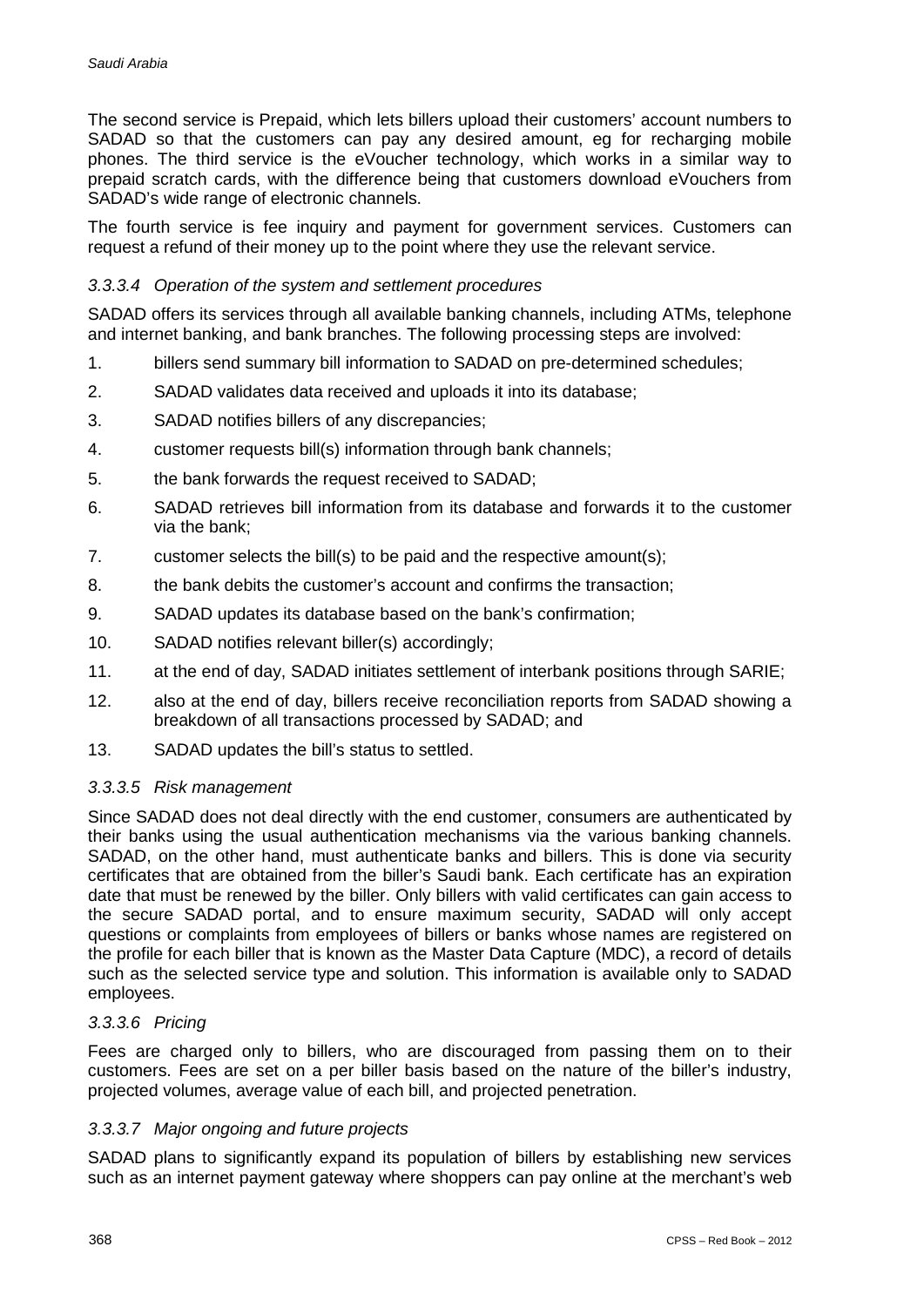site. Payment solutions for small or medium enterprises (SMEs) that require little or no system integration are also planned. This will support SADAD's aim of reaching out to all levels of society by developing an advanced B2B system to the same standards as the current B2C and G2C approaches.

The following additional changes are planned:

- enhancements, planned for mid-2011, to bill and payment processing performance, which will help to increase system throughput;
- re-engineering the system with a service-oriented architecture to reduce time to market for new services and initiatives;
- expansion of the biller base to cover a wider market of SMEs;
- introduction of an online payment engine for e-commerce;
- development of B2B e-invoicing platforms with design and implementation scheduled over the next three years; and
- e-invoicing automated and integrated presentment and payment options for detailed invoices between invoicer and payer.

## **4. Systems for post-trade processing, clearing and securities settlement**

#### **4.1 General overview**

SAMA manages the clearing and settlement of government securities, including government development bonds (GDBs), floating rate notes (FRNs) and treasury bills (T-bills). The stock exchange company (TADAWUL) operates the stock exchange and the Securities Depository Center (SDC). TADAWUL is the only entity authorised to conduct the trading of private securities, whether equities or bonds.

#### **4.2 Post-trade processing systems – stock exchange trading and settlement system**

#### *4.2.1 Electronic confirmation system*

The Equator system, provided and supported by NASDAQ OMX, is used to match and confirm trades.

#### *4.2.1.1 Institutional framework*

The Capital Market Authority (CMA), Saudi Arabia's securities regulator, is empowered to oversee and regulate securities settlement. In 1984, a Ministerial Committee was formed to regulate and develop the market. SAMA was the government body charged with regulating and monitoring market activities until the CMA was established in July 2003 under the Capital Market Law (CML) by Royal Decree M/30. The CMA is now the sole regulator and supervisor of the capital market, it issues the required rules and regulations to protect investors and ensure fairness and efficiency in the market. The CMA conducts regular inspections of the CSD and engages in constant dialogue with TADAWUL and market players.

TADAWUL is a joint stock company with an independent board of directors appointed by a decree of the Council of Ministers, consisting of representatives of the Ministry of Finance,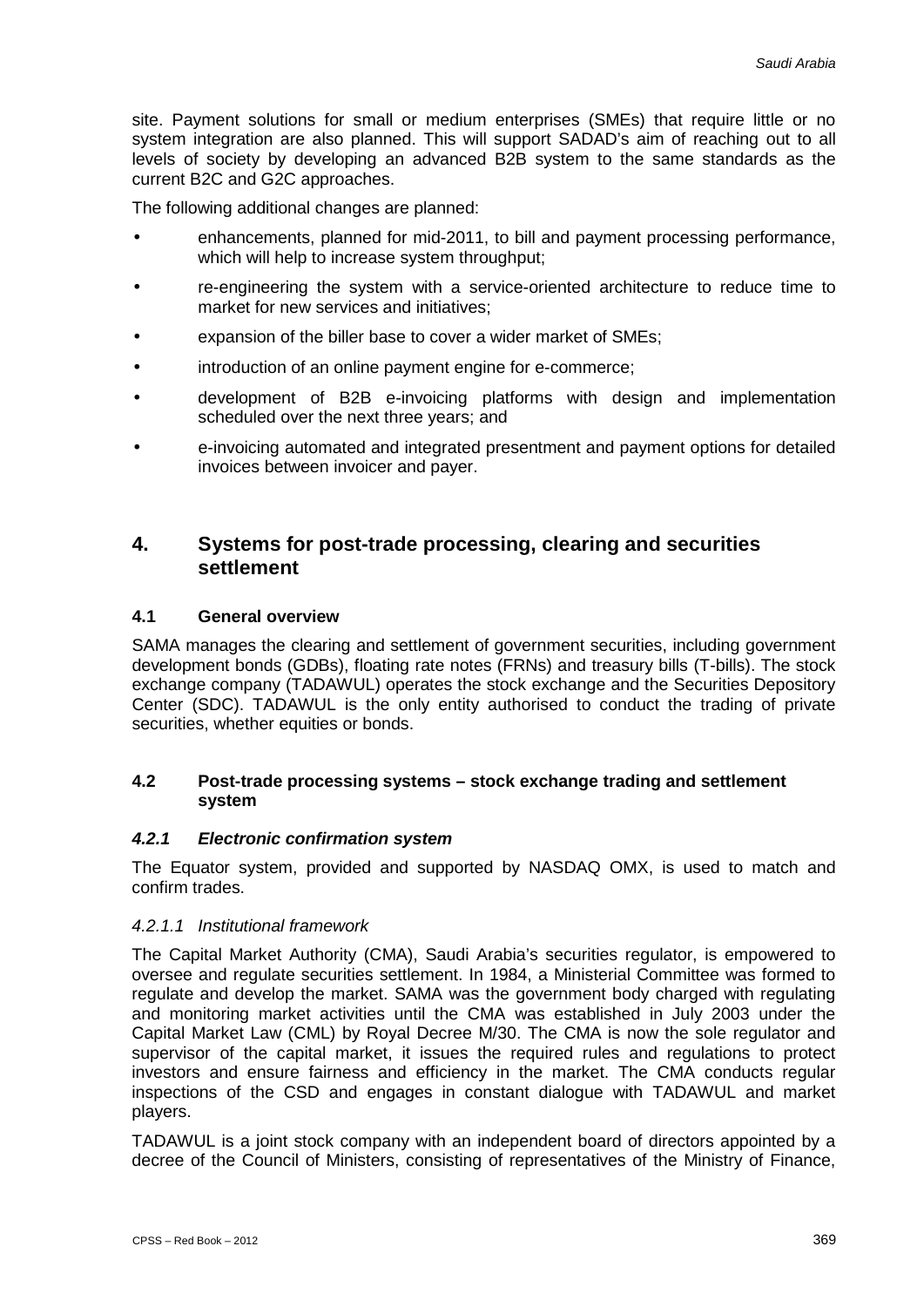Ministry of Commerce and Industry, SAMA and representatives from the members of the stock exchange (brokers) and listed companies.

TADAWUL commenced operations in 2001 and was formally approved in March 2007 in accordance with the Capital Market Law. TADAWUL was established to develop a fully fledged securities market that provides comprehensive and diverse financial services.

TADAWUL also operates a Securities Depository Center (SDC). The Capital Market Law provides for the establishment of the SDC, which is solely authorised to conduct the deposit, transfer, settlement, clearing and ownership registration of securities traded on the exchange.

#### *4.2.1.2 Participation*

Commercial banks, broker-dealers and other financial institutions are direct participants in the SDC. In all there are 97 market participants, of which 65 provide services as dealers.

There is no guarantee fund. Brokers provide a letter of guarantee from their bank and are required to obtain cash from the purchaser prior to a trade. However, there are no guarantees in respect of the clearing bank because there is a pre-validation system for both inventory and cash.

#### *4.2.1.3 Types of asset classes*

TADAWUL handles the following types of securities:

| <b>Type</b>                  | <b>Listings etc</b> |
|------------------------------|---------------------|
| Equity                       | 146                 |
| Listed bonds and sukuk       |                     |
| Bonds and sukuk (OTC)        | 9                   |
| Exchange-traded funds (ETFs) | 2                   |
| <b>Total</b>                 | 164                 |

#### *4.2.1.4 Operation of the system*

TADAWUL has four main areas of business, which are integrated to provide listing, trading, market data and the functions of a central securities depository (CSD).

Buyers and sellers submit orders via their respective brokers in the market. Brokers enter prices for their clients into an electronic trading system. The trading system is linked to the CSD, which facilitates the online movement of securities between accounts of the counterparties. The matched deals are transferred electronically to the settlement system in real time. The trading system then checks the availability of the securities being sold in the client's holding. If the holding is sufficient, the order is executed. Clients are required to prefund their securities/cash accounts when the order is entered into the trading system. Once orders are matched, trades are generated and reported electronically to the CSD, with the immediate transfer of shares from the seller's account to the buyer's account. This occurs via the depository system, which has the authority to directly and immediately update the share books of the companies.

Clearing banks set the broker's daily settlement cap at no later than 10:00 on each trading day. Once set, the settlement cap cannot be exceeded, although it can be updated by the clearing bank at any time during the day. The settlement cap is known as the Daily Settlement Limit (DSL). Clients are required to fund their cash accounts when their order is entered. The funds are blocked by the corresponding buying broker, and are then transferred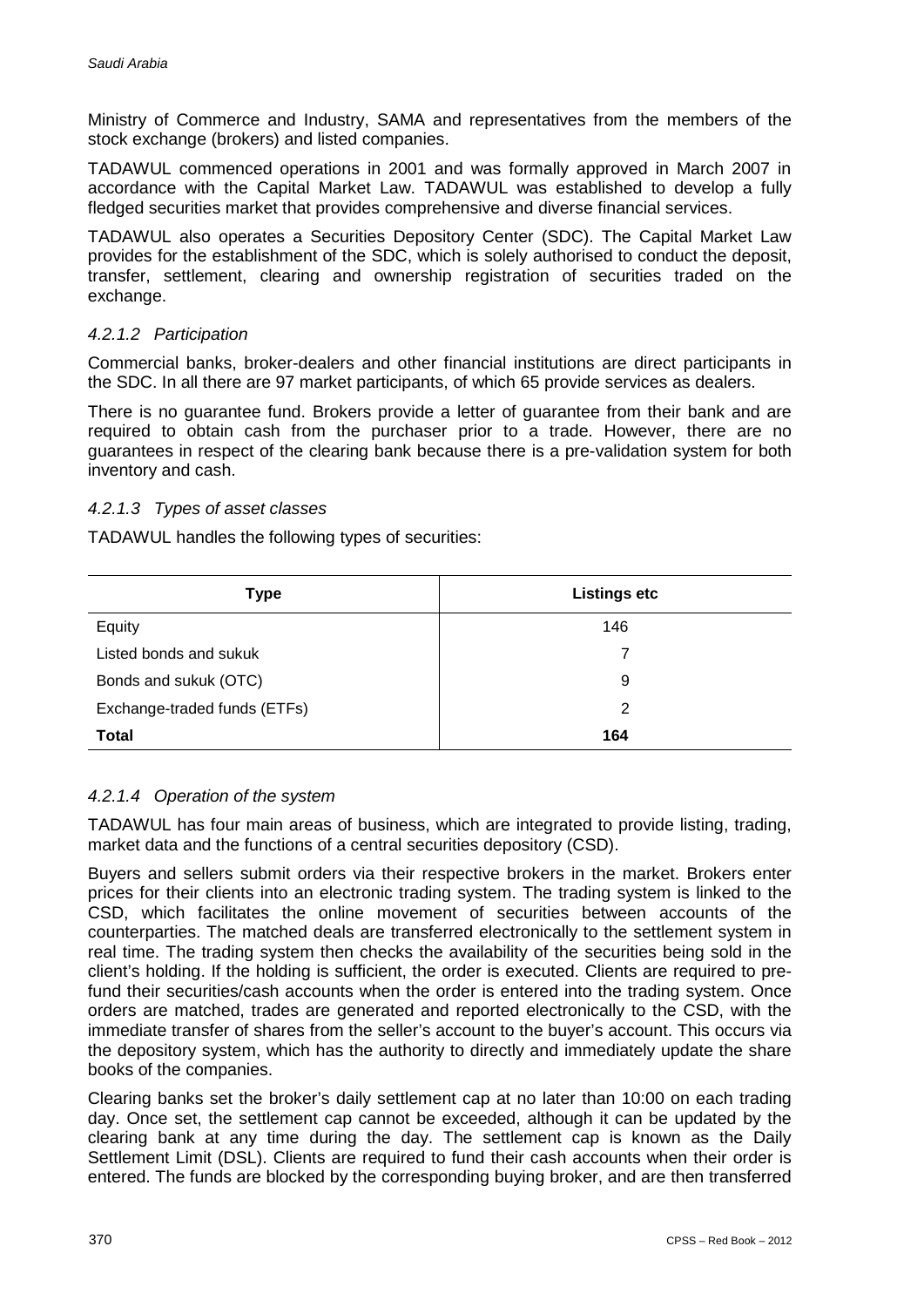to the broker's omnibus account once the broker receives the trade notification. The net cash positions of brokers are updated in real time upon execution of any buy or sell order.

At the end of the trading day, at 15:30 Saturday to Wednesday, the depository system calculates the net position of each bank in respect of their broker clients and transmits these interbank positions to SARIE for settlement. Final settlement of the interbank positions takes place in SARIE by 15:40 each day. The depository system operates on a DVP2 basis, as equities are settled on a gross basis and cash is settled on a net basis at T+0. Bonds and sukuk are settled and cleared on T+2. Each broker is required to have a commercial clearing bank that will stand as guarantor for them. These banks provide brokers with a trading limit that may not be exceeded. TADAWUL monitors the credit limits given to the banks' clients. The depository system has a program to monitor the brokers' exposure by tracking settled transactions and uncommitted trades against the value of the limits provided by each commercial bank. If the system identifies a transaction that will take a broker over its limit, it is automatically rejected.

More than 90% of negotiable securities in Saudi Arabia are immobilised and dematerialised in the CSD. The CSD handles both equities and bonds, and is used to facilitate transfer of ownership arising from secondary market transactions. Beneficial owners are identified at the individual level in the CSD.

#### *4.2.1.5 Risk management*

The requirement that securities and cash are prefunded prior to the trade, together with the blocking of securities by the CSD and the provision of a bank guarantee for the broker, provides some safeguards against default. However, there are no guarantees against a default by the clearing bank extending the guarantee. In case of a broker default, the clearing bank has the obligation to close the broker position. There are no guarantee funds or investor protection funds that address the risk that a clearing bank might default. There is a minimum capital requirement of SAR 50 million for trading participants.

#### *4.2.1.6 Pricing*

Commission fees are charged on each trade and are calculated as follows:

- 1. the maximum commission is 0.12% of the trade value;
- 2. the minimum commission imposed is SAR 12.00 for any executed order of SAR 10,000 or less; and
- 3. authorised persons (brokers) may agree with their customers to apply a lower commission. This discount has to be agreed and documented in advance and records must be maintained for all discounts.

#### *4.2.1.7 Major ongoing and future projects*

No major projects are currently under way.

#### **4.3 Securities settlement systems – government securities settlement system**

SAMA manages the clearing and settlement of government securities (GDBs, FRNs and T-bills).

#### *4.3.1.1 Institutional framework*

SAMA is the regulator of the government securities market. SAMA provides the custodian service for all government securities.